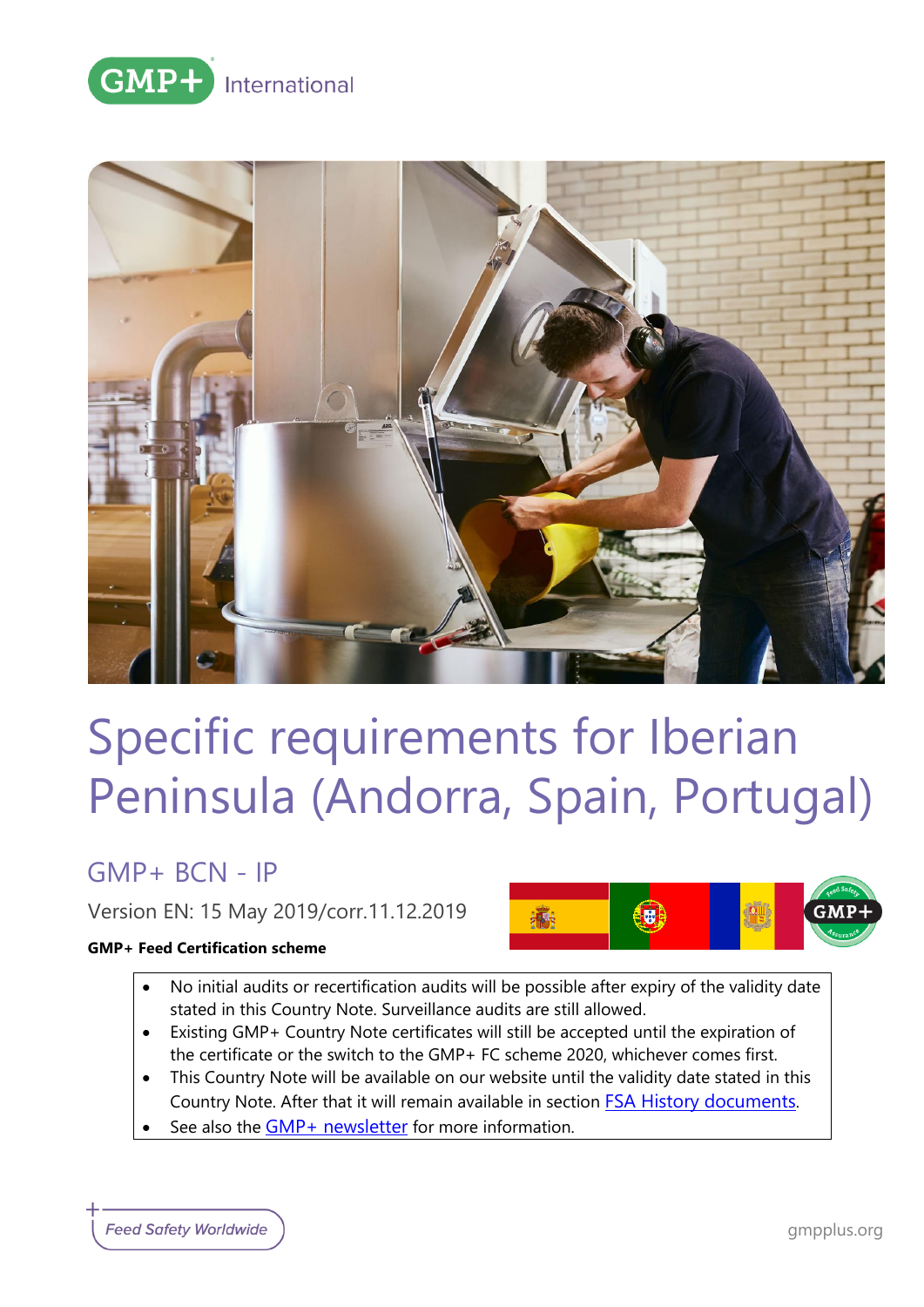## **History of the document**

| Revision no. /<br>Date of approval | Amendment                                                           | <b>Concerns</b>    | <b>Final</b><br>implementation<br>date |
|------------------------------------|---------------------------------------------------------------------|--------------------|----------------------------------------|
| $0.0/04-19$                        | This is a new document                                              | Entire<br>document | 15-05-2019                             |
| $0.1/05 - 19$                      | Footnote 5 was missing                                              | 6.4                |                                        |
| $0.2 / 11 - 19$                    | Content of Appendix 1 is moved to<br>document GMP+ D2.6 (point 3.6) | 5.4                |                                        |

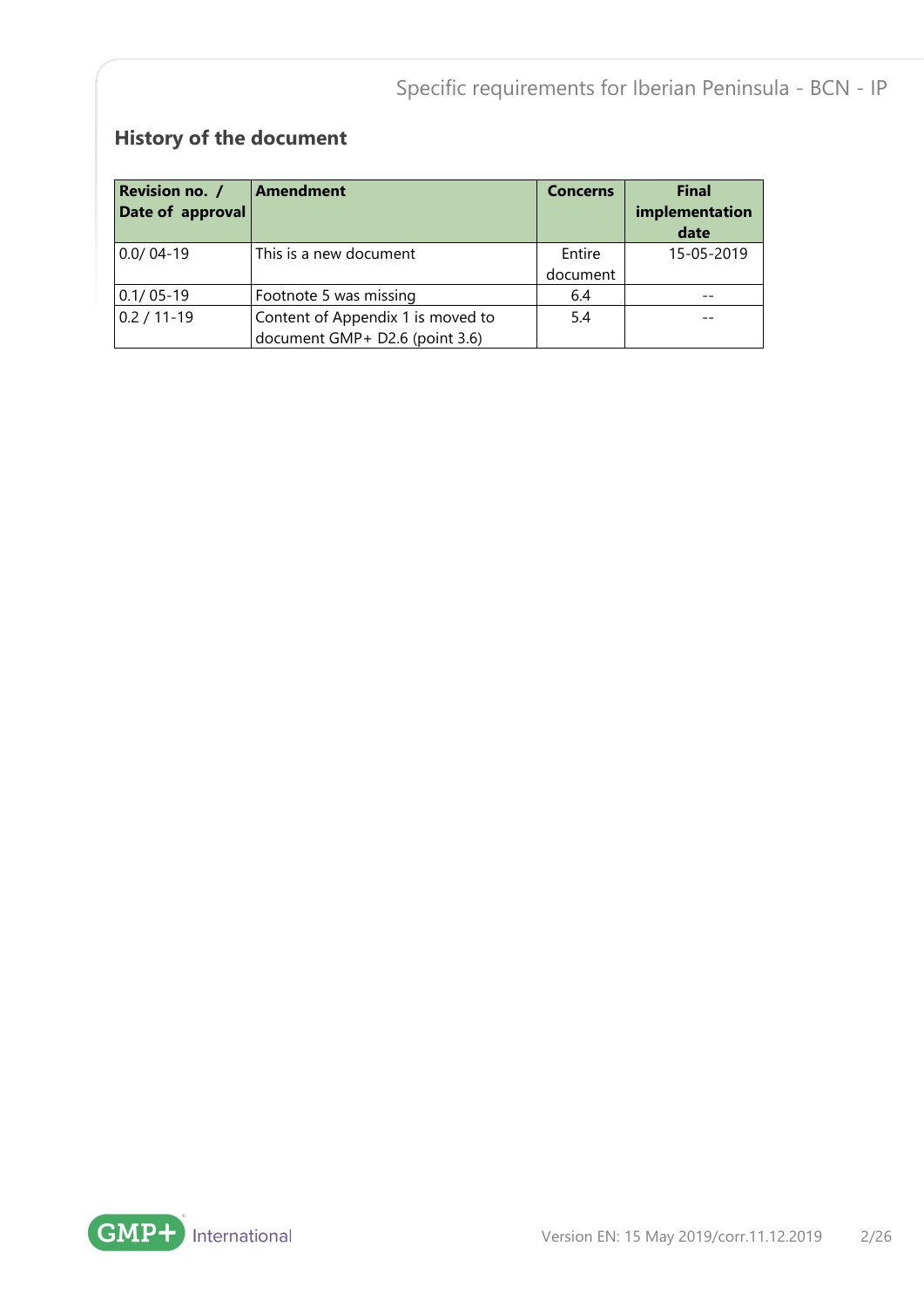## Index

| 1.   |                                                                                                                           |  |
|------|---------------------------------------------------------------------------------------------------------------------------|--|
| 1.1. |                                                                                                                           |  |
| 1.2. |                                                                                                                           |  |
| 1.3. |                                                                                                                           |  |
| 2.   |                                                                                                                           |  |
| 2.1. |                                                                                                                           |  |
| 2.2. |                                                                                                                           |  |
| 2.3. |                                                                                                                           |  |
|      | $2.3.1$ .                                                                                                                 |  |
|      | 2.3.2.                                                                                                                    |  |
| 2.4. |                                                                                                                           |  |
| 3.   |                                                                                                                           |  |
| 4.   |                                                                                                                           |  |
|      |                                                                                                                           |  |
| 5.   |                                                                                                                           |  |
| 5.1. |                                                                                                                           |  |
| 5.2. |                                                                                                                           |  |
|      | $5.2.1$ .                                                                                                                 |  |
| 5.3. |                                                                                                                           |  |
|      | 5.3.1.                                                                                                                    |  |
|      | 5.3.2.                                                                                                                    |  |
|      | 5.3.3.                                                                                                                    |  |
| 5.4. |                                                                                                                           |  |
| 5.5. |                                                                                                                           |  |
| 5.6. |                                                                                                                           |  |
| 6.   |                                                                                                                           |  |
| 6.1. |                                                                                                                           |  |
| 6.2. | GATEKEEPING FOR SUBCONTRACTING OF ROAD TRANSPORT BY TRANSPORT COMPANIES OR STEVEDORES 22                                  |  |
|      | 6.2.1.<br>10. http://www.archive.com/internation-community-community-community-community-community-community-community-22 |  |
| 6.3. |                                                                                                                           |  |
| 6.4. |                                                                                                                           |  |

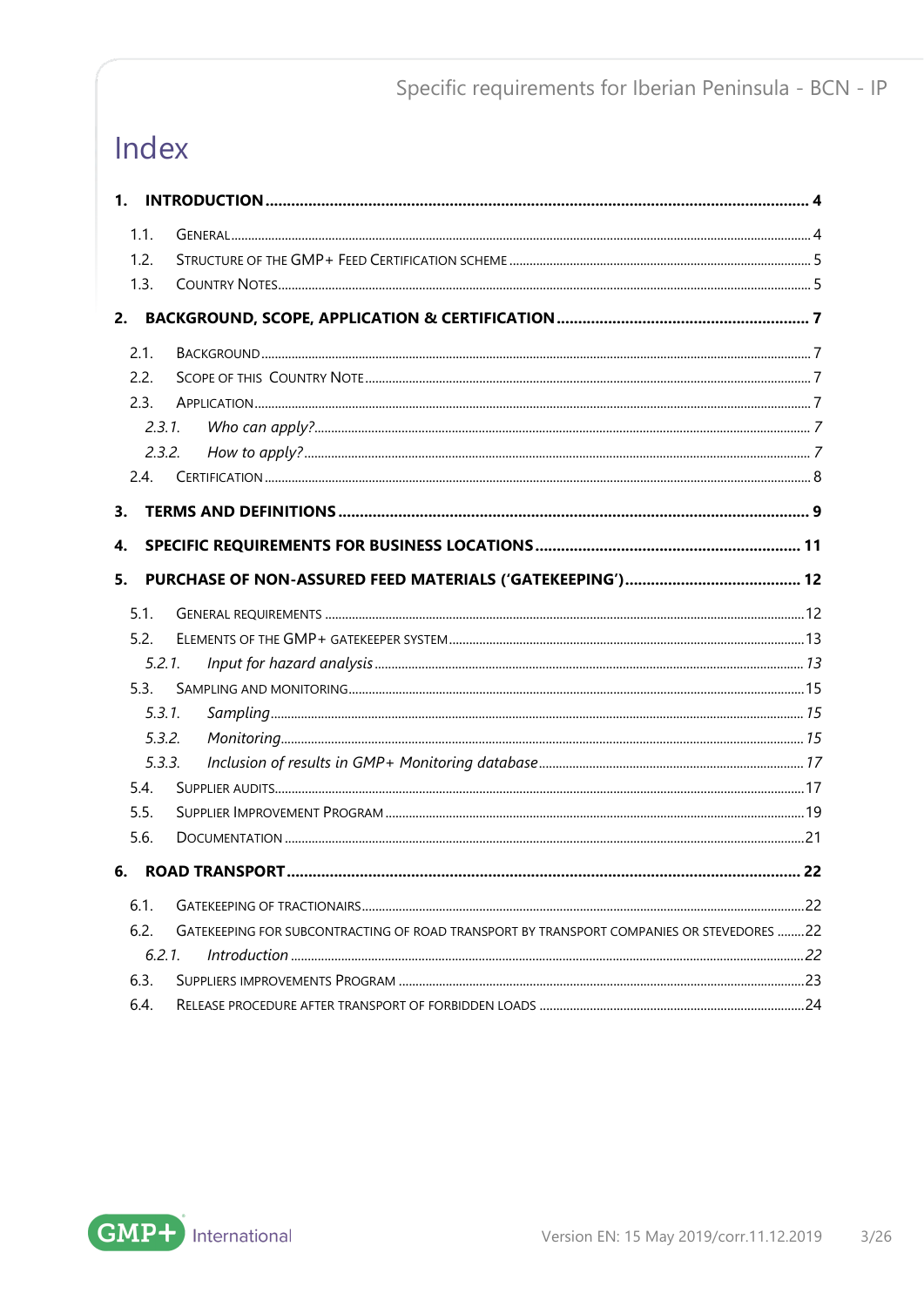## <span id="page-3-0"></span>1. Introduction

## <span id="page-3-1"></span>**1.1. General**

In 1992, the GMP+ Feed Certification scheme was initiated and developed by the Dutch feed industry. It was in response to various incidents involving contamination in feed materials. Although it started as a national Good Manufacturing Practice Code for the mixed feed production, it has developed to an international scheme nowadays, which is managed by GMP+ International.

Even though the GMP+ Feed Certification scheme originated from a feed safety perspective, in 2013 the first feed responsibility standard has been published. For this purpose, two modules are created: GMP+ Feed Safety Assurance (focused on feed safety) and GMP+ Feed Responsibility Assurance (focused on responsible feed).

GMP+ Feed Safety Assurance (GMP+ FSA) is a complete module with standards for the assurance of feed safety in all the links of the feed chain. Demonstrable assurance of feed safety is a 'license to sell' in many countries and markets and participation in the GMP+ FSA module can facilitate this excellently. Based on needs in practice, multiple components have been integrated into the GMP+ FSA standards, such as requirements for a feed safety management system, for application of HACCP principles, to traceability, monitoring, prerequisites programs, chain approach and the Early Warning System. With the development of the GMP+ Feed Responsibility Assurance module (GMP+ FRA), GMP+ International was responding to requests of GMP+ participants. The animal feed sector is confronted with requests to operate more responsible. This includes, for example, the sourcing of soy which is produced and traded with respect for humans, animals and the environment. In order to demonstrate responsible pro-duction and trade, a company can get certified for the GMP+ FRA standards. GMP+ International facilitates via independent certification the demands from the market. Together with its partners, GMP+ International transparently lays down clear requirements in internationally applicable standards in the GMP+ Feed Certification scheme. Authorized Certification

Bodies are able to carry out GMP+ certification independently.

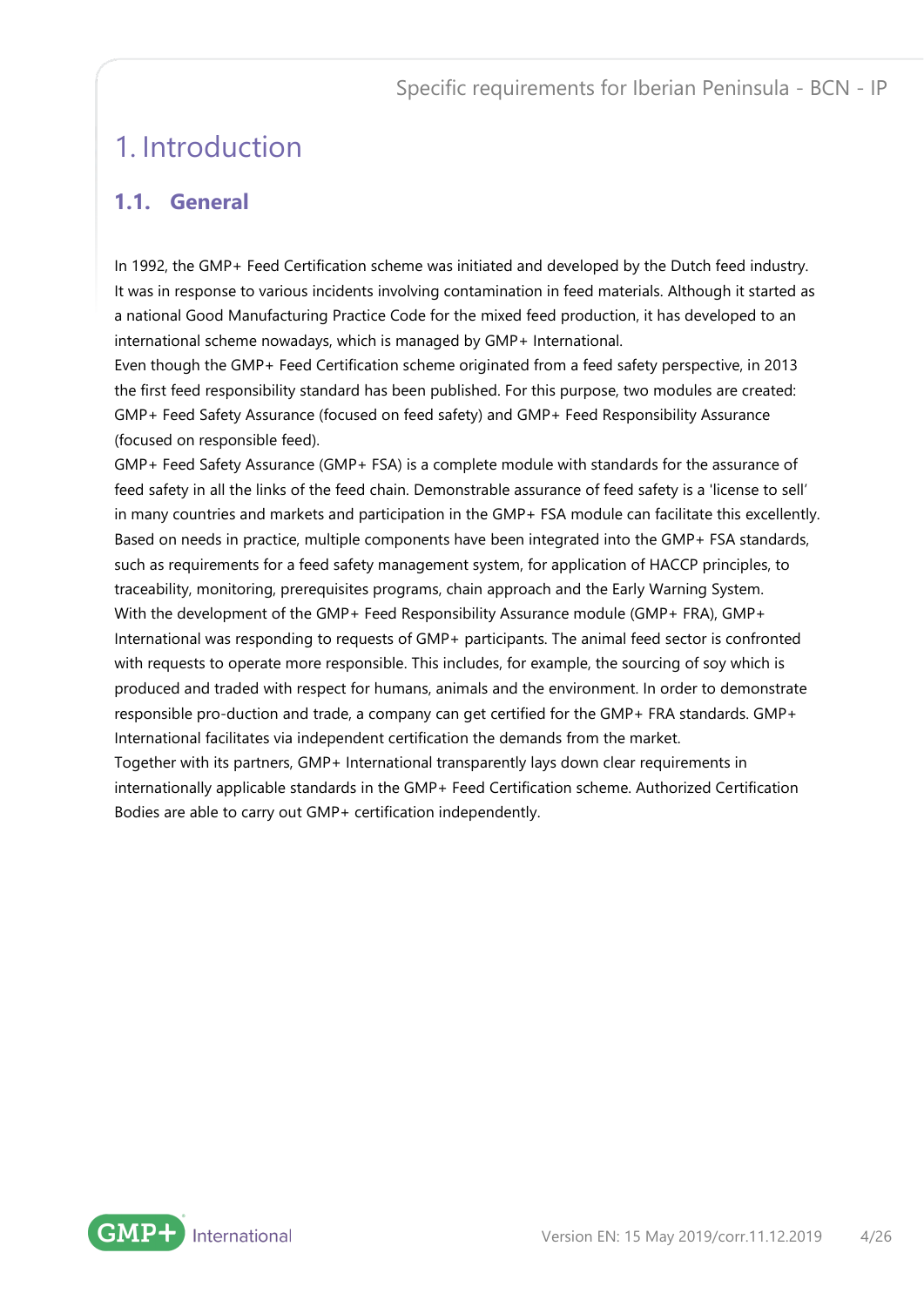## <span id="page-4-0"></span>**1.2. Structure of the GMP+ Feed Certification scheme**

The documents within the GMP+ Feed Certification scheme are subdivided into a number of series. The next page shows a schematic representation of the content of the GMP+ Feed Certification scheme:



All these documents are available via the website of GMP+ International [\(www.gmpplus.org\)](http://www.gmpplus.org/).

### <span id="page-4-1"></span>**1.3. Country Notes**

The GMP+ B standards (normative documents) in the GMP+ Feed Safety Assurance (GMP+ FSA) module are applicable worldwide. Some requirements, especially the purchase requirements, are not fully achievable in countries without or with a limited number of GMP+ FSA or equivalent certified suppliers. For sourcing of some feed ingredients (feed materials and additives) and services, a gatekeeper protocol is already applicable. However, the main GMP+ principle is that feed ingredients should be sourced from GMP+ FSA or equivalent certified suppliers. In some cases the gatekeeper protocol is applicable.

A GMP+ Country Note aims to enable companies in a certain country to comply with the GMP+ requirements but with respect to national legislation. Further, in order to get a GMP+ certificate, this Country Note gives deviating requirements with additional stipulations to provide enough safeguarding of the feed safety. Most of these deviating requirements will be needed temporarily. An example of such an important (additional) condition in this Country Note is that the Participant must introduce a Suppliers' Improvement Program to push the suppliers to take responsibility for assuring the feed safety of their products & services by obtaining a GMP+ FSA (or equivalent)

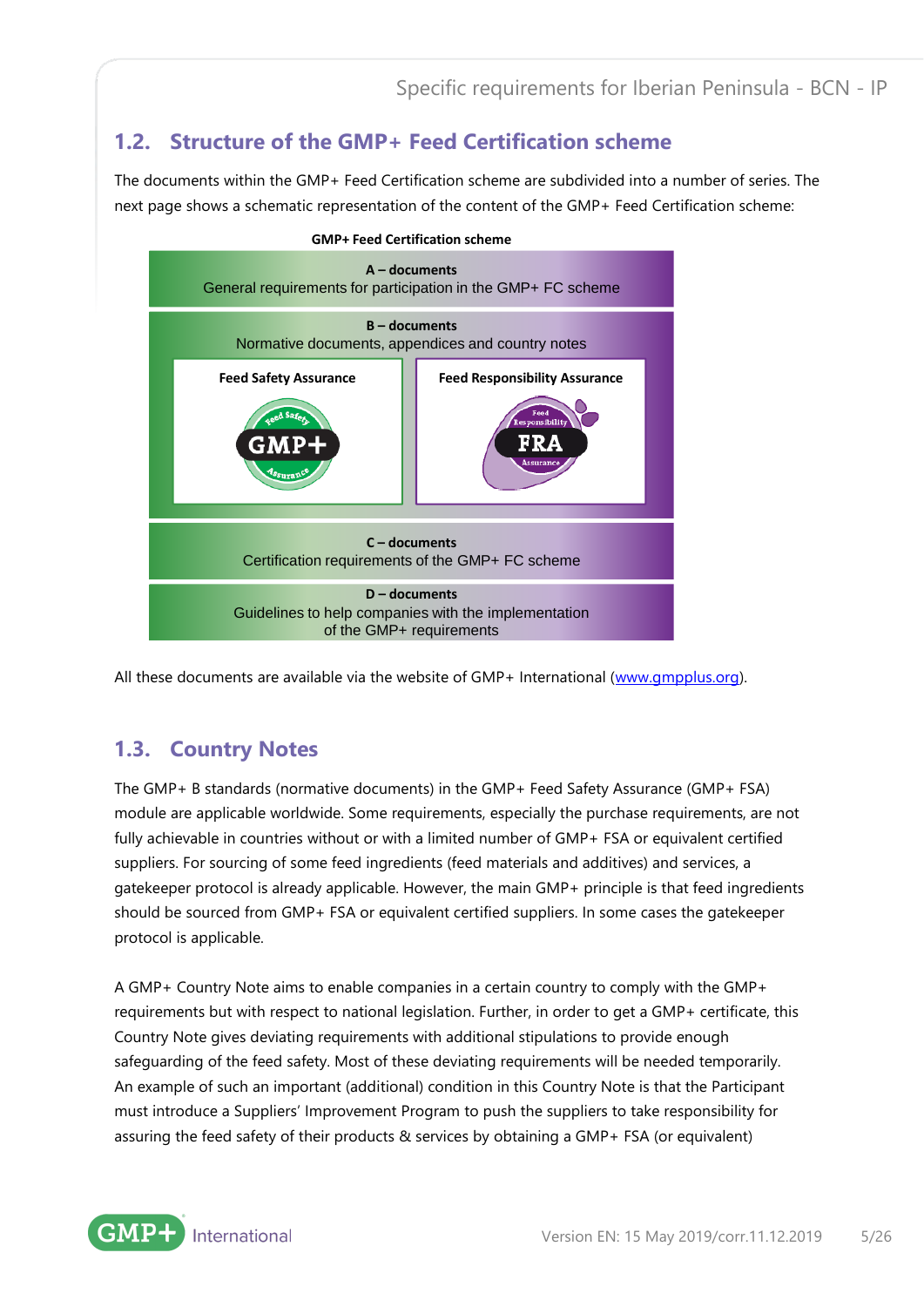certificate themselves. If in time more suppliers are also participating in the GMP+ FC scheme, compliance with the inter-national GMP+ FSA core standards will be achievable.

A Country Note is established when obstacles to participate are identified and - at the other hand - a growing interest for proper feed safety assurance is expressed by the industry. Such a Country Note is developed in collaboration with stakeholders in the applicable country.

In Iberian Peninsula (Andorra, Spain and Portugal), a growing interest is perceived to comply with international standards like GMP+ FSA standards. Therefore, GMP+ International developed the current GMP+ Country Note for Iberian Peninsula. It is meant to apply as an add-on to the core GMP+ FSA standards, and successful implementation leads to a GMP+ FSA certificate.

This document is referred to as BCN- IP Specific requirements for Iberian Peninsula and is part of the GMP+ FSA module.

#### *Guidance*

*Any feed company or any organization, certification body or consultant, representing feed companies, which are located in other countries than Andorra, Spain and/or Portugal (Iberian Peninsula), are invited to contact GMP+ International if they feel there is an interest for application of this Country Note in another country, as well.*

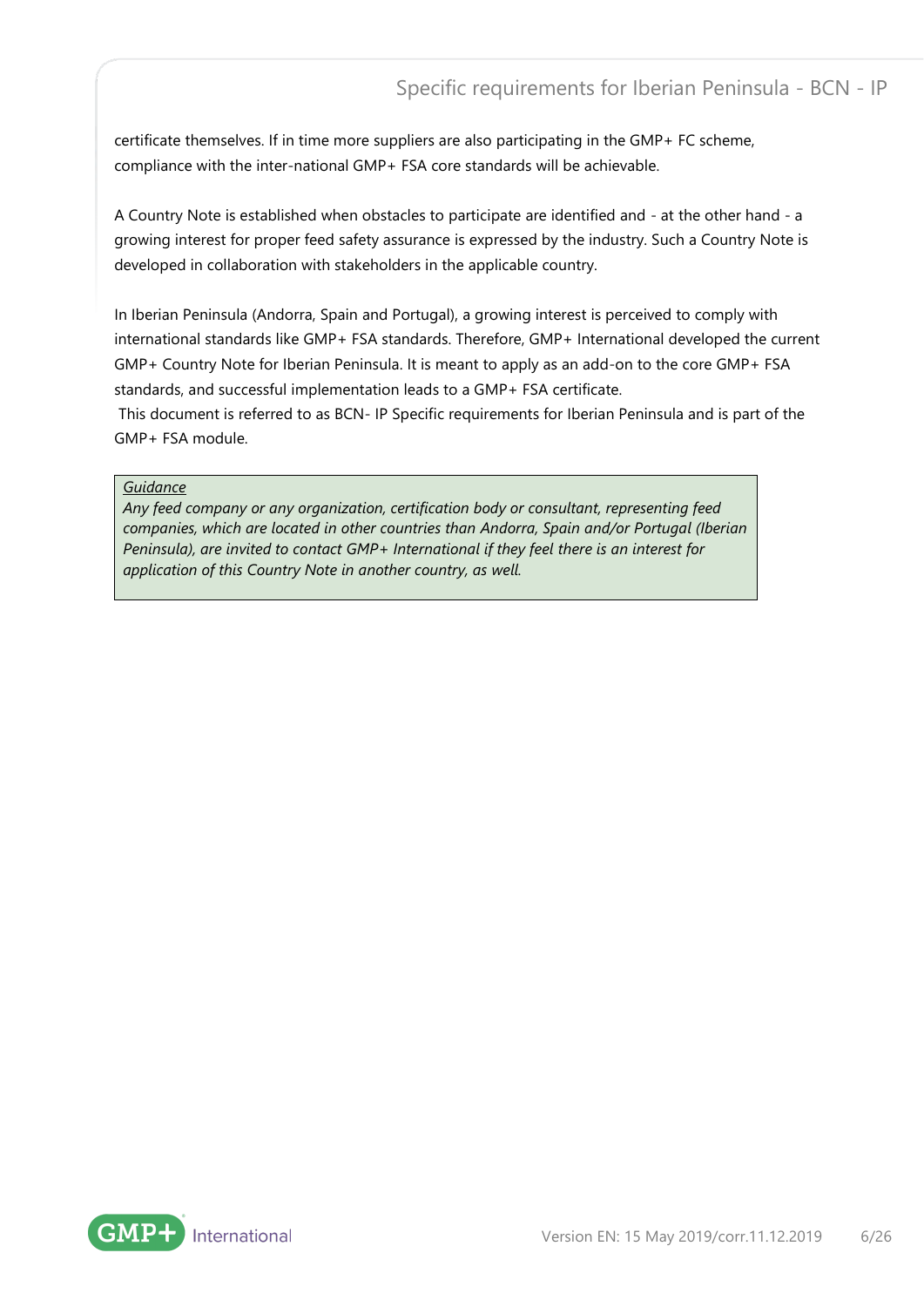## <span id="page-6-0"></span>2. Background, scope, application & Certification

## <span id="page-6-1"></span>**2.1. Background**

This GMP+ Country Note is meant to give specific GMP+ Feed Safety Assurance (GMP+ FSA) requirements and conditions for a feed company, located in Iberian Peninsula (Andorra, Spain and Portugal). These requirements are meant to provide a wider range of options for establishing a GMP+ feed safety management system (GMP+ FSMS) for the assurance of the feed safety.

The core principles of this Country Note:

- The specific options which are given, shall result in a sufficient level of feed safety assurance;
- Provision of a practical option for an Andorran, Spanish and/or Portuguese company to:
	- o Implement a Feed Safety Management System, which meets the GMP+ FSA requirements
	- o obtain a GMP+ FSA certificate
	- o satisfy the specific needs of the Andorran, Spanish and Portuguese industry.
- Application (always in combination with a basic GMP+ FSA standard) should make it possible for a feed company to obtain a GMP+ FSA certificate.
- Certification results in a specific scope on the certificate and registration in the GMP+ Company Database
- Application of this Country Note is temporary (2019 2022).

The gatekeeper option for processed feed materials is temporary, because in our vision every company should take responsibility for the assurance of the safety of the products and services provided to customers.

## <span id="page-6-2"></span>**2.2. Scope of this Country Note**

In this Country Note specific options are laid down in Chapter 4 to 6, addressing the following items:

- Production of GMP+ FSA assured feed and non-GMP+ FSA assured feed on one location,
- Purchase of processed materials from non-certified origin (in addition to the general GMP+ purchase requirements as laid down in GMP+ BA10 Minimum requirements for Purchasing).
- <span id="page-6-3"></span>• Special requirements for transport

## **2.3. Application**

### <span id="page-6-4"></span>2.3.1.Who can apply?

Any feed company, located in Iberian Peninsula, with activities in the production, trade, stevedores or road transport of feed may apply this Country Note with the aim to obtain GMP+ FSA certification.

### <span id="page-6-5"></span>2.3.2.How to apply?

This GMP+ Country Note shall always be applied in combination with a relevant GMP+ standard/scope.

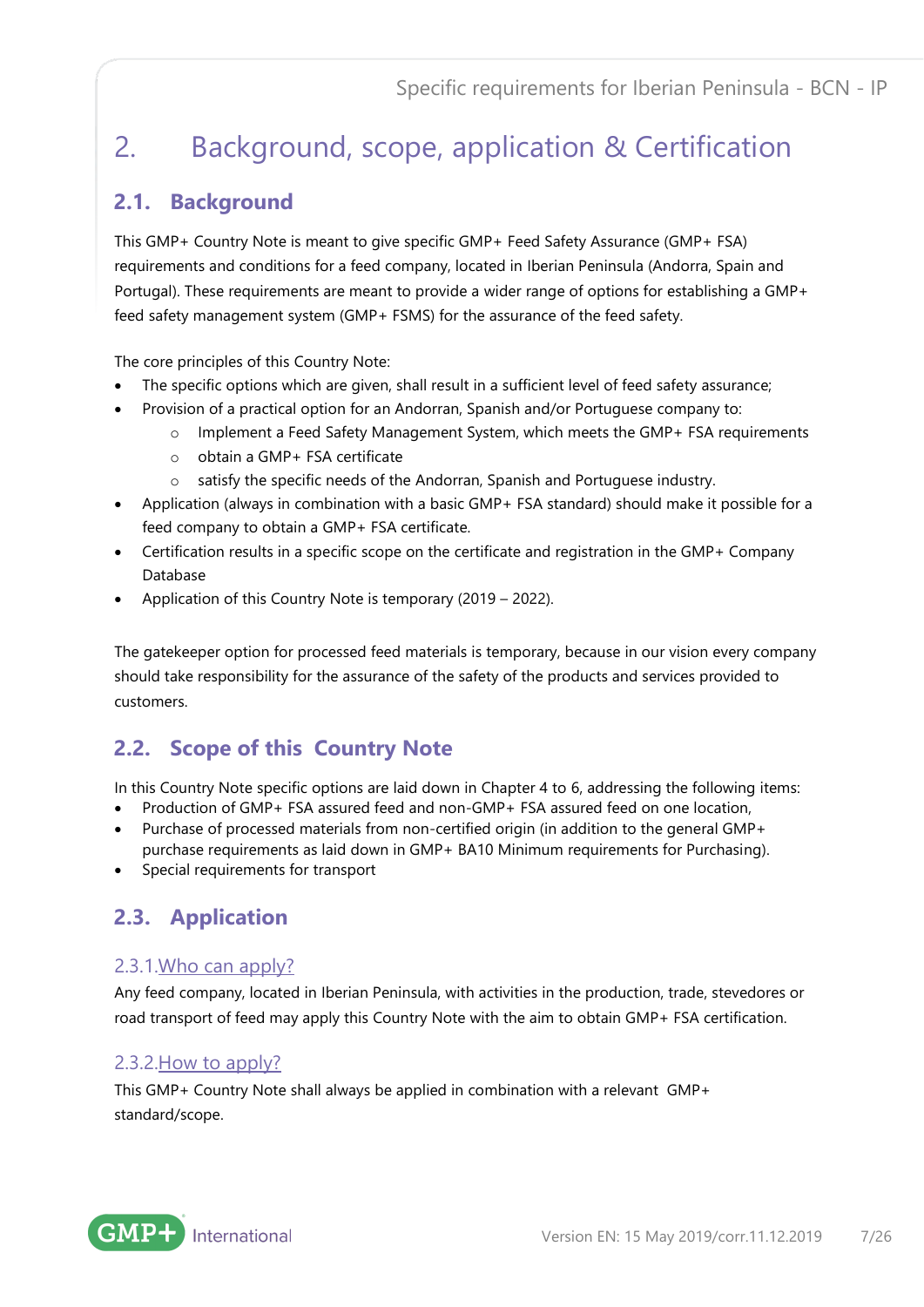## <span id="page-7-0"></span>**2.4. Certification**

When a company shows compliance with both the requirements of the GMP+ standard and this Country Note, a GMP+ FSA certificate may be granted.

The scope and reference to this Country Note will be additionally stated on the certificate as well as in the registered information in GMP+ Certified Company in database. This additional scope is compiled by the regular scope formulation, supplemented with the addendum '*GMP+-BCN-IP'*.

The following additional scopes could apply:

- Production of Compound Feed GMP+ BCN-IP.
- Production of Premixtures GMP+ BCN-IP
- Production of Feed Materials GMP+ BCN-IP
- Production of Feed Additives -GMP+ BCN-IP
- Trade (in compound feed, premixtures, feed additives and/or feed materials) GMP+ BCN-IP
- Road transport of feed GMP+ BCN-IP

See "FAQ on Country Note Iberian Peninsula" with some examples on application of the Country Note.

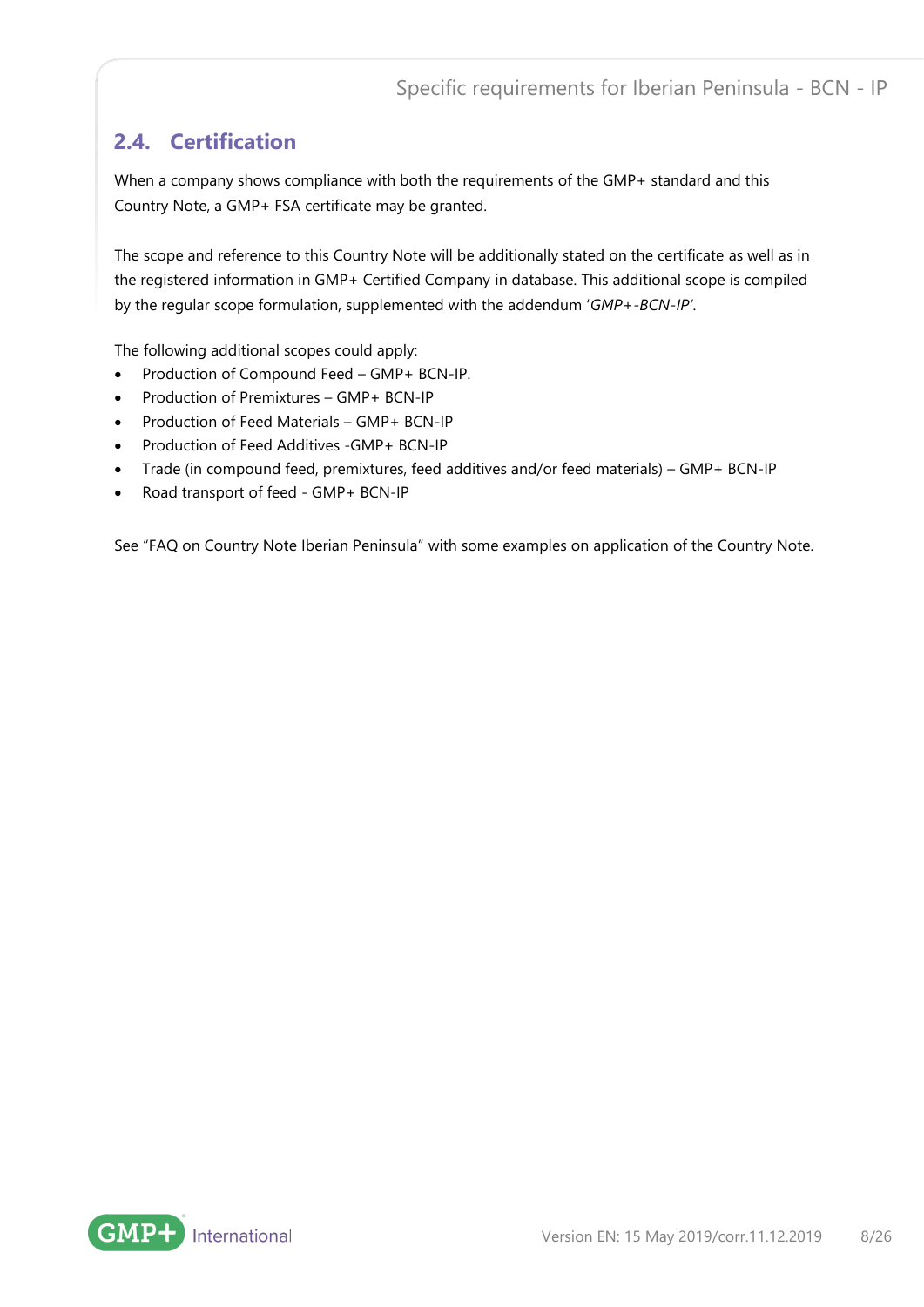## <span id="page-8-0"></span>3. Terms and definitions

See GMP+ A2 *Definitions and Abbreviations* for definitions*.* As a derogation or addition, the following specific definitions apply to this Country Note:

| <b>Term</b>                                     | <b>Explanation</b>                                                                                                                                                                                                                                                                                                                |
|-------------------------------------------------|-----------------------------------------------------------------------------------------------------------------------------------------------------------------------------------------------------------------------------------------------------------------------------------------------------------------------------------|
| Participant                                     | The company holding a valid GMP+ FSA certificate.<br>Note: In the framework of application of this Country Note this<br>company may act as the gatekeeper and be referred to as 'the<br>gatekeeper'.                                                                                                                              |
| Gatekeeper                                      | The participant who establishes and operates a gatekeeper system<br>for purchasing a feed product or feed service from a non-certified<br>supplier for:<br>processing in or sale as GMP+ FSA assured feed, or<br>carrying out a service with GMP+ FSA assured feed<br>under the scope of the participant's GMP+ FSA certification |
| Gatekeeper system                               | A coherent set of procedures and controls, operated in the<br>framework of the participant's GMP+ Feed Safety Management<br>System (GMP+FSMS), to assure the safety of the non-GMP+ FSA<br>assured feed/feed service, purchased under gatekeeper conditions                                                                       |
| GMP+ Feed Safety<br>Management System<br>(FSMS) | The feed safety management system, as required by the GMP+<br>FSA standards, which a participant shall establish, implement and<br>maintain in order to assure the safety of the feed.                                                                                                                                            |
| GMP+ FSA assured<br>feed                        | A feed which is produced and assured under the GMP+ FSMS of<br>the participant in order to comply with the relevant GMP+<br>standards.                                                                                                                                                                                            |
| Non-GMP+ FSA<br>assured feed                    | A feed which does not necessarily comply with the relevant GMP+<br>standards (nor certified according to another accepted feed safety<br>certification scheme). With the GMP+ FSMS, a participant assures<br>strict separation between GMP+ FSA assured feed and non-GMP+<br>FSA assured feed in order to avoid contamination.    |
| Assured supplier                                | Organisation or person who provides products or services which<br>are covered under a GMP+ certificate, a certificate which is<br>accepted as being equivalent or under so-called Gatekeeper<br>conditions.                                                                                                                       |

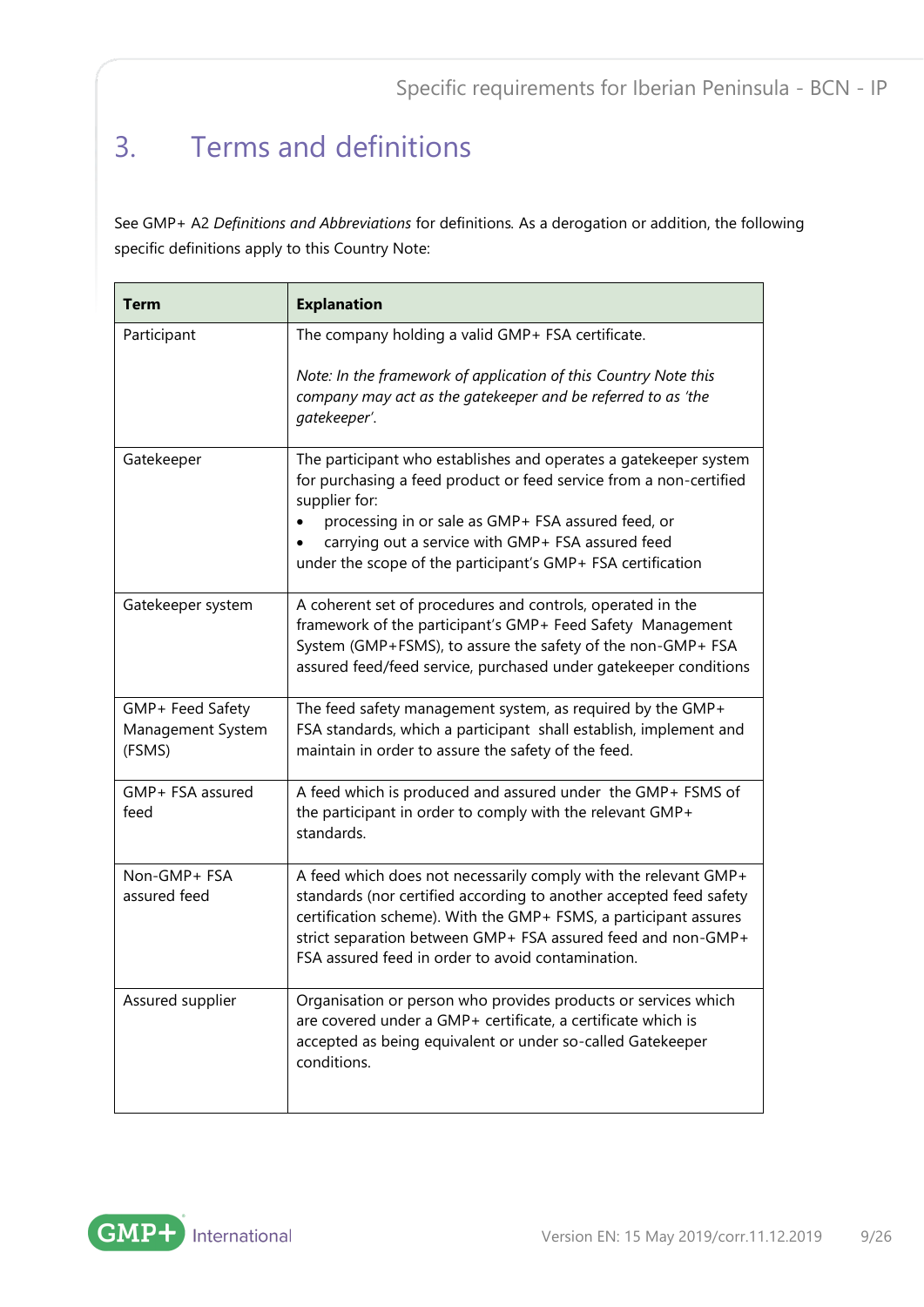| <b>Term</b>                        | <b>Explanation</b>                                                                                                                                                                                                                                                                                                                                                                                                                                                                                                                     |  |
|------------------------------------|----------------------------------------------------------------------------------------------------------------------------------------------------------------------------------------------------------------------------------------------------------------------------------------------------------------------------------------------------------------------------------------------------------------------------------------------------------------------------------------------------------------------------------------|--|
| Sealed loading<br>unit/compartment | Loading compartment which is properly sealed (it cannot be open)<br>and considered to be packaged products. Loading compartment is<br>property of GMP+ certified company that must:<br>manage the cleaning and inspection of loading units<br>close and seal the loading compartments<br>$\overline{\phantom{0}}$<br>use its own loading /unloading equipment (pipes, hoses,<br>etc.)<br>Non-certified external carrier has no influence on the transported<br>raw materials or feed ingredients.                                      |  |
| Tractionair                        | It can be defined as:<br>Single tractor with driver. The truck or tractor does not<br>have a loading compartment and the loading<br>compartment which is used is owned by the client, and/or<br>A company that owns one or more traction units. The<br>company does not have its own loading compartments.<br>Note: It does not matter if the driver owns the tractor, or hires,<br>rents or leases it. He offers the traction service to transport<br>companies. He brings loading compartments from the supplier to<br>the customer. |  |
| Subcontractor                      | In framework of this Country Note, this is the individual or<br>company that signs an agreement with a GMP+ FSA certified<br>transport company (contractor) to carry out the service of road<br>transport. The GMP+ FSA certified company is responsible of<br>complying with GMP+ FSA requirements.                                                                                                                                                                                                                                   |  |
| Stevedores                         | Storage and transhipment companies responsible for loading and<br>unloading ship's cargoes, storage and transport.                                                                                                                                                                                                                                                                                                                                                                                                                     |  |

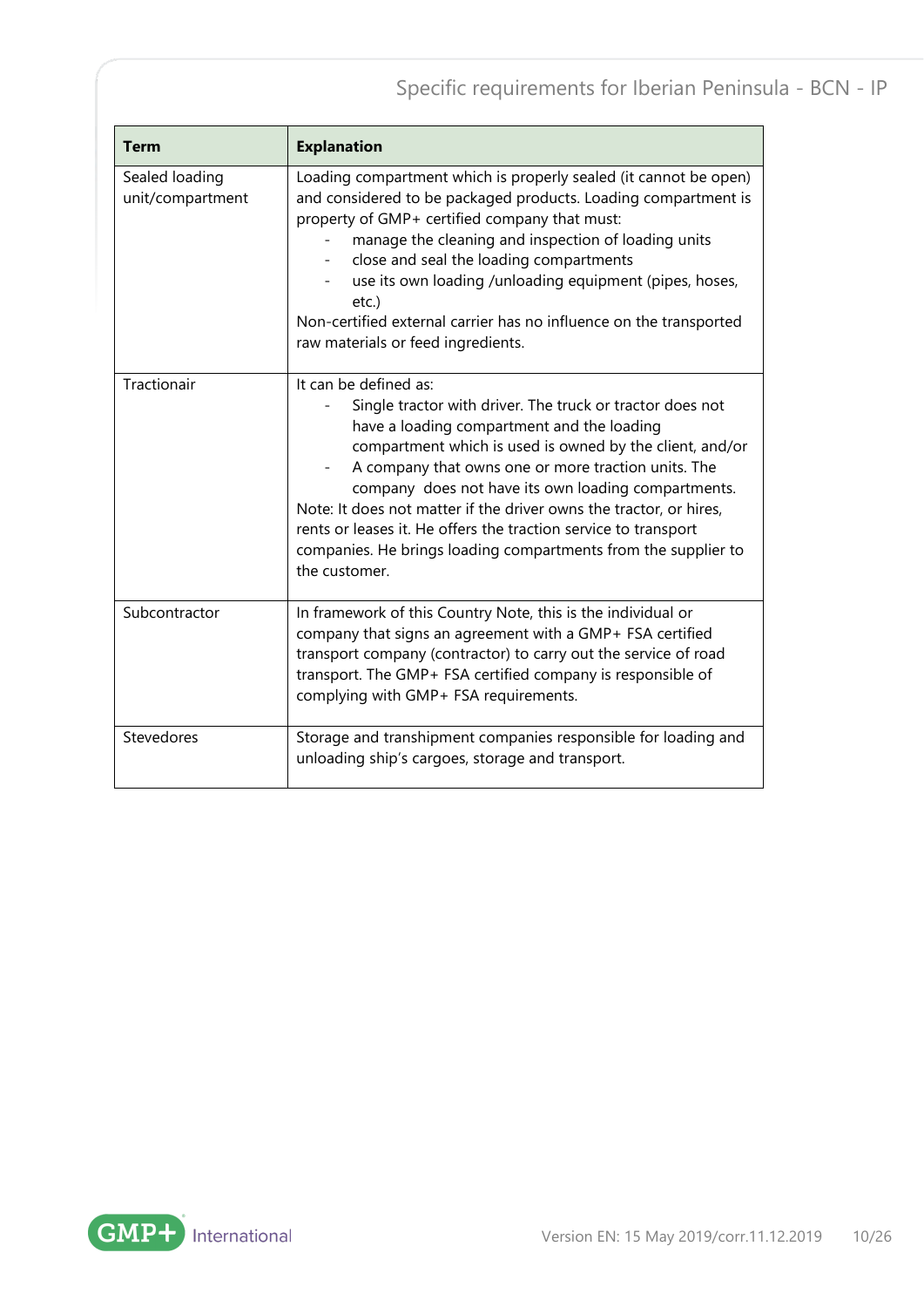## <span id="page-10-0"></span>4. Specific requirements for business locations

In the framework of this Country Note, it is allowed to produce in one location GMP+ FSA assured feed and non-GMP+FSA assured feed.

Procedures shall be implemented to assure the separation between GMP+ FSA assured feed and non-GMP+ FSA assured feed in order to ensure the safety of the feed products, covered under the scope of GMP+ FSA certification (= 'GMP+ FSA assured') is not negatively affected and that relevant feed safety limits are not exceeded.

These procedures shall be the result of a hazard analysis (HACCP) of the products and process, and shall be monitored. The FSMS shall guarantee that these procedures are operated effectively.

#### *Guidance:*

*In GMP+ A1 'General regulations' (clause 3.2) is laid down that all feed, produced in one location, shall be produced according to the GMP+ FSA requirements, and shall meet the relevant GMP+ FSA standards.*

*In the framework of this Country Note, however, this strict condition does not apply, on the condition that GMP+ FSA assured feed meets the relevant GMP+FSA standards.*

*A production company that uses this Country Note to separate between GMP+ FSA assured feed and non-GMP+FSA assured feed shall have an additional scope on its certificate as well as in the GMP+ certified companies database..*

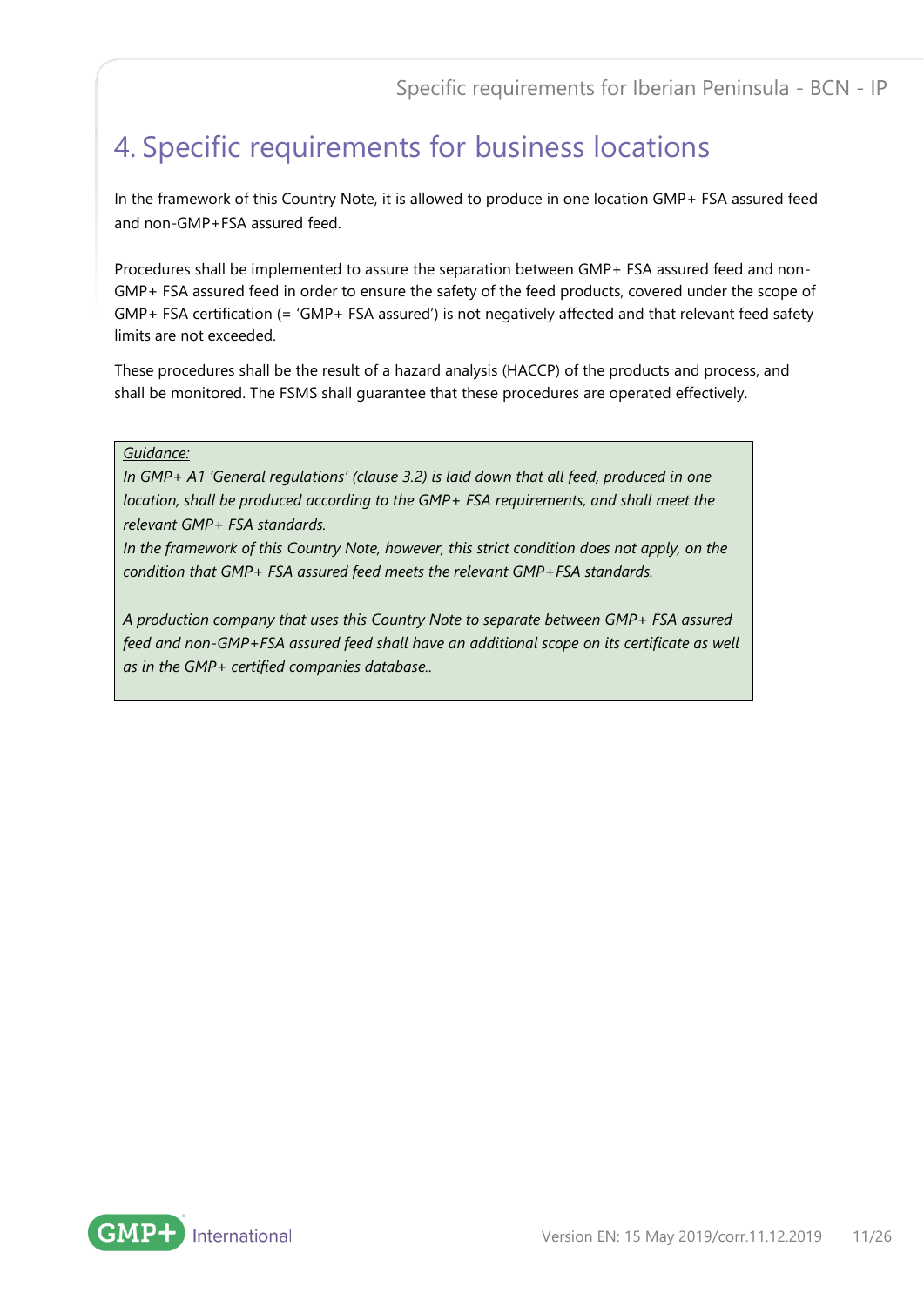## <span id="page-11-0"></span>5. Purchase of non-assured feed materials ('gatekeeping')

In this chapter, specific requirements are laid down for purchasing of feed materials from a noncertified supplier ('gatekeeping') for which there is no gatekeeping protocol in GMP+ BA10 *Minimum requirements for purchasing*. These requirements can be used by producers as well as traders.

#### *Guidance:*

*In this way, this chapter can be considered as a general gatekeeping protocol. It can be applied for all feed materials for which there is no gatekeeping protocol in the core GMP+ FSA standards, for instance in GMP+BA10 Minimum requirements for Purchasing.* 

*This supplier is in most cases the producer of the feed material. If there is also a trader involved, the scope of the gatekeeper system should of course also include the trader.*

## <span id="page-11-1"></span>**5.1. General requirements**

The gatekeeper (the participant) establishes and implements a gatekeeper system to assure that the feed material, which he brings into the GMP+ feed chain under the conditions of gatekeeping,

- is safe for use in or as feed,
- complies with the relevant GMP+ FSA requirements, including the requirements in this Country Note,
- complies with all relevant feed legislation

If - for whatever reason - responsibilities and tasks related to operational procedures of the gatekeeper system are delegated to the supplier (or the trader, if there is a trader involved), this shall be clear and unambiguous laid down in an agreement.

From each type of feed material to be purchased or received, there shall be a generic risk assessment in the Feed Support Products (FSP).

#### *Guidance:*

*In GMP+ BA10 'Minimum Requirements for Purchasing' gatekeeper protocols are laid down for purchasing specific feed materials:*

- *Unprocessed agricultural products and by-products of harvest, directly from a grower*
- *Unprocessed grains, (oil-) seeds and legumes from a collector.*
- *Palm oil (GMQ)*
- *(Former) foodstuffs*

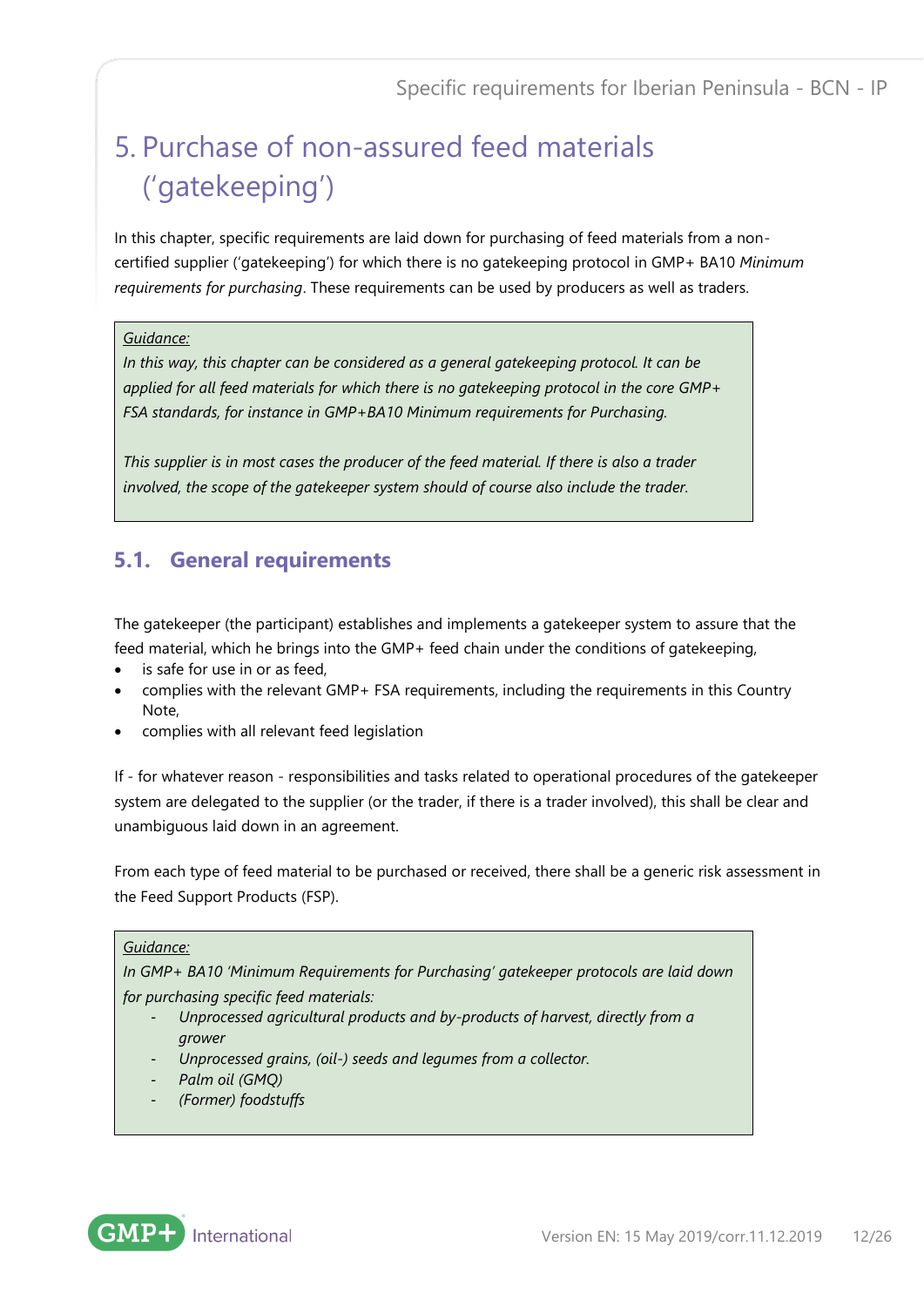*Besides this, gatekeeper protocols are laid down for* 

- *purchasing feed additives, and for assuring*
- *non-certified transport and storage by producers and/or traders.*

## <span id="page-12-0"></span>**5.2. Elements of the GMP+ gatekeeper system**

#### <span id="page-12-1"></span>5.2.1. Input for hazard analysis

Preliminary to the hazard analysis, the gatekeeper collects information about the feed material which he wants to purchase. This information should at least be focused on feed safety hazards and shall include:

- specifications of the feed, the production process of the feed and the used equipment. This may include the used of processing aids and feed additives.
- the pre-production phases of the feed insofar these are relevant for identifying and assessing possible feed safety hazards.
- all post-production activities until delivery to the gatekeeper, including transport, (temporary) storage, repackaging, etc.
- the feed safety requirements which are to be met.

#### *Guidance:*

- *the supplier*
	- o *guarantees:* 
		- *Is there a safety standard implemented?*
		- *What certification does supplier have?*
	- o *legal license (e.g. Feed registration number)*
	- o *other relevant information (e.g. an audit report)*
- *the feed: a complete specification*
	- o *MSDS*
- *the production process:*
	- o *a clear process description/process diagram*
	- o *which raw materials and processing aids or feed additives are used*
	- o *other activities or circumstances (transport, storage)*
	- o *the risks/ hazards: Which are the identified risks/ hazards of the production process?*
	- o *the controls: Which control measures have been taken?*
	- o *the monitoring: Which monitoring is carried out? Results?*

*Questionnaires can be very helpful to obtain information in a structured way.* 

*GMP+ D2-6 provides an example of a form (sheet) which can be used to register information about the feed in a structured way.*

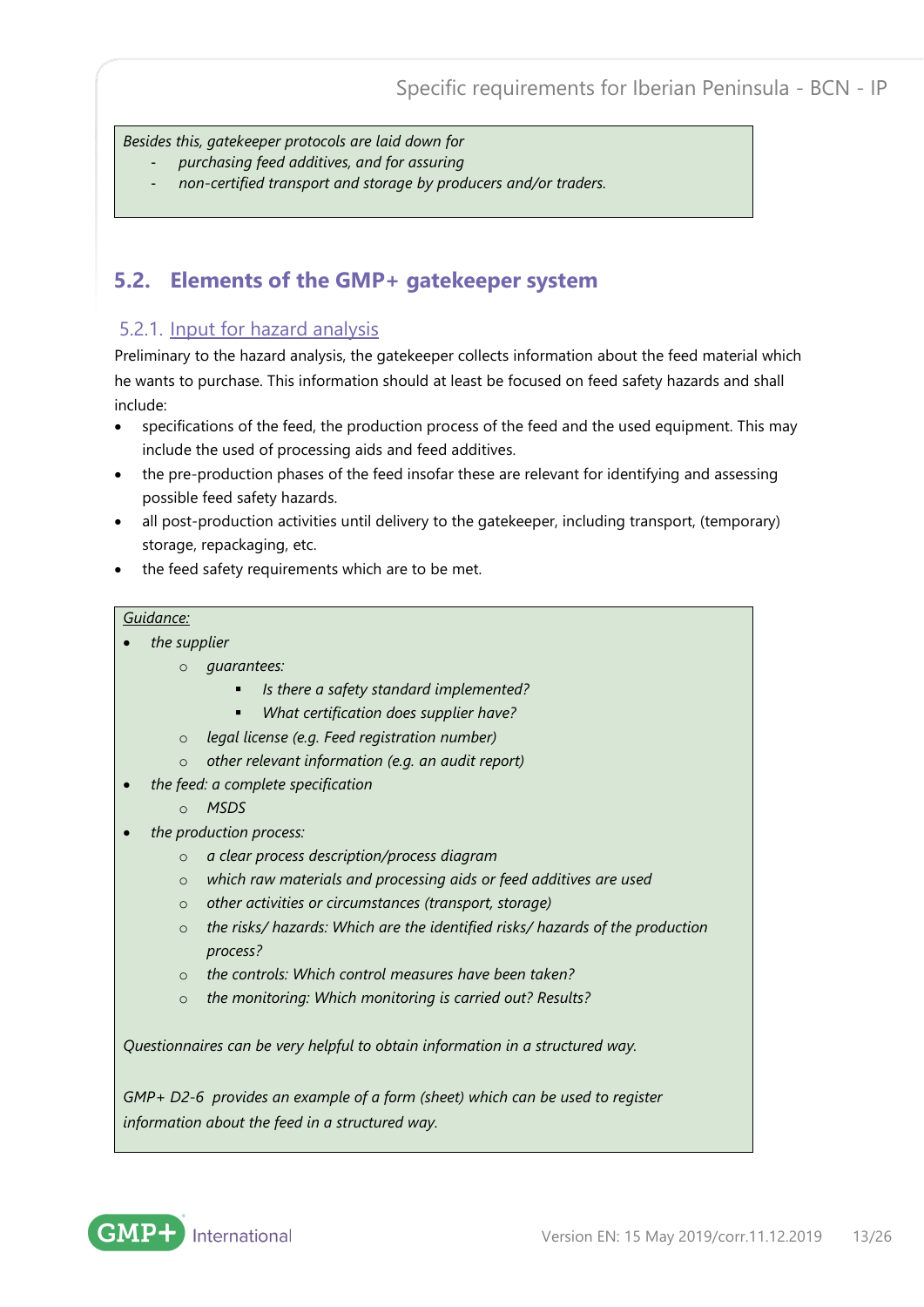The gatekeeper shall conduct a hazard analysis per supplier and per (group of) feed materials. Important steps are:

- Identification of possible feed safety hazards
- Assessment to determine if the feed safety hazards are controlled.

Where proper control cannot be guaranteed, the gatekeeper shall decide about implementation of additional control measures to assure the feed safety.

#### *Guidance:*

*It may be decided for reasons of effectiveness to form groups of feed materials. i.e. different feed materials originating from one production process;* 

*Such a group can be assessed all as one. It is important that:*

- *a. specific differences between the individual feed materials are examined critically;*
- *b. the production and storage conditions are equivalent;*
- *c. no major aspects relating to feed safety are forgotten.*

*This hazard analysis shall at least consist of the following phases:*

- *a. Specification of the feed material, including origin and production method.*
- *b. Process diagram (general/specific) of the feed material's production up to physical delivery to the gatekeeper.* 
	- *1. The hazard analysis shall also include the pre-production phases of the feed material insofar these are relevant for analysing possible hazards. This may concern (production of) raw materials, use of processing aids and technological additives used in the production of the feed material.*
	- *2. The hazard analysis shall also include all post-production of the feed material phases until delivery to the gatekeeper, including transport, (temporary) storage, repackaging etc.,*
- *c. Identification and assessment of hazards.*
- *d. Overview of the available general and specific control measures for controlling identified risks.*
- *e. Monitoring plan and results. Compliance with minimum sampling and testing requirements as laid down in this Country Note is required.*

*A useful document is GMP+ D2,1 'Guideline HACCP GMP+', to be found on the GMP+ website.*

#### *Guidance:*

*Information, provided by the supplier, can be used.* 

*Further, the generic risk assessments of feed materials, published on the website of GMP+ International, give an indication about generically defined hazards. Assessing and – if appropriate controlling these hazards shall be given sufficient attention. Modifications in generic risk assessment, to adapt it to specific conditions of each company, must be properly justified and registered by GMP+ FSA applicants.*

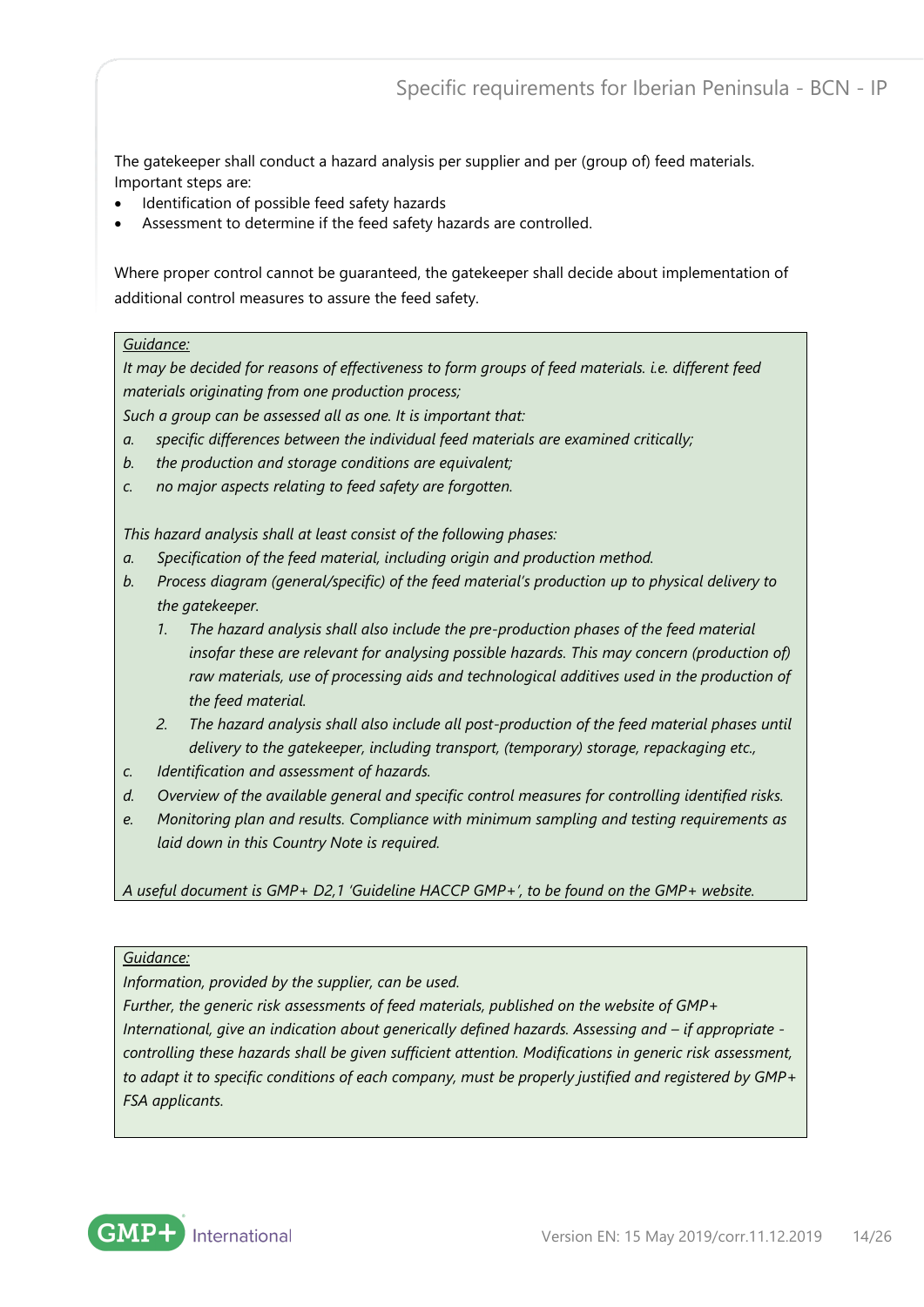*The example of feed safety sheet given in GMP+D2.6 can be used to summarize the results of the hazard analysis.*

### <span id="page-14-0"></span>**5.3. Sampling and monitoring**

#### <span id="page-14-1"></span>5.3.1. Sampling

GMP+ FSA certified companies, who act as gatekeeper, must sample each batch which is purchased under scope of this Country Note. Sampling shall be done in compliance with generally accepted sampling methods. For this, reference is made to GMP+ BA13 *Minimum requirements for sampling*.

### <span id="page-14-2"></span>5.3.2. Monitoring

Based on the results of hazard analysis, the gatekeeper shall decide about monitoring. The considerations and general requirements for monitoring, laid down in GMP+ BA4 *Minimum requirements for Sampling and Analysis* shall be taken into account The frequency of monitoring depends on the risk profile of the feed material, the results of the hazard analysis and the quality assurance applied by the supplier.

As a minimum for the monitoring frequency on a specific parameter, the next formula shall be used

Frequency =  $\sqrt{V}$  Volume  $\sqrt{V}$  'likely occurrence'  $\sqrt{V}$  'seriousness' 100

During first delivery (= a new supplier and/or a new feed), an analysis (focussed on relevant safety parameters) shall be conducted before first use. The monitoring plan must be assessed and updated when required to include new information (from scientific researches, legislation, incidents, etc.)

#### *Guidance*

*For reasons of efficiency it is recommended to join a so-called joint monitoring plan. There are several of these initiatives in Iberian Peninsula. Joining such an initiative will result in more information against less costs!.* 

*Note: Information provided by a so-called joint monitoring plan must be representative and lined with GMP+ monitoring requirements. Each GMP+ FSA certified company is responsible of ensuring this representativity.*

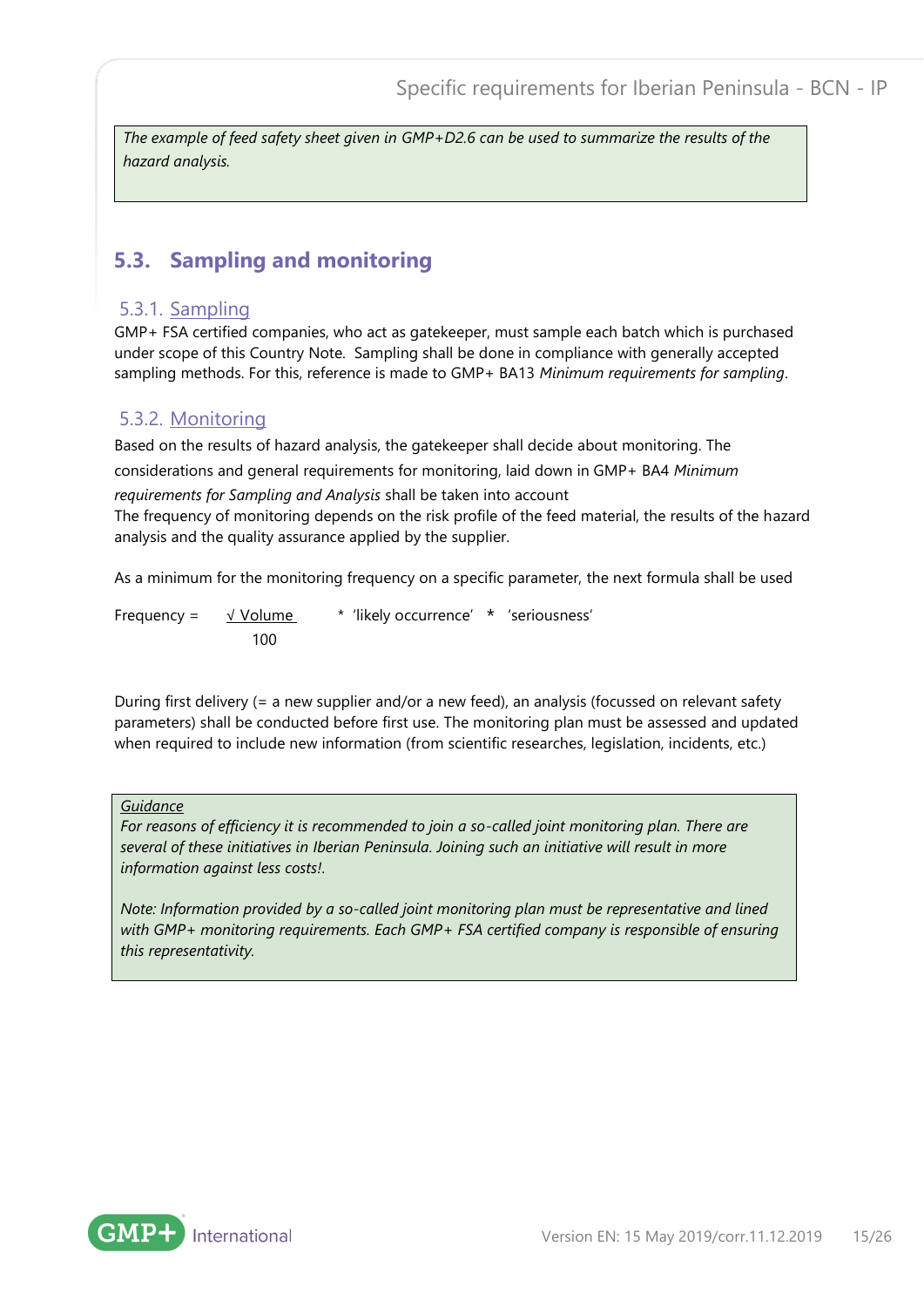| Guidance<br>Find below information about the calculation of the monitoring |                                                                                                                                                                                                                                                                                                                                                                                                                                                                                                                                                                                                                                                                                                                                                                                                                                                                                                                                                                                                                                                                                                                                                                                                                                                                                                                                                                                                     |  |
|----------------------------------------------------------------------------|-----------------------------------------------------------------------------------------------------------------------------------------------------------------------------------------------------------------------------------------------------------------------------------------------------------------------------------------------------------------------------------------------------------------------------------------------------------------------------------------------------------------------------------------------------------------------------------------------------------------------------------------------------------------------------------------------------------------------------------------------------------------------------------------------------------------------------------------------------------------------------------------------------------------------------------------------------------------------------------------------------------------------------------------------------------------------------------------------------------------------------------------------------------------------------------------------------------------------------------------------------------------------------------------------------------------------------------------------------------------------------------------------------|--|
| <b>VARIABLE</b>                                                            | <b>EXPLANATION</b>                                                                                                                                                                                                                                                                                                                                                                                                                                                                                                                                                                                                                                                                                                                                                                                                                                                                                                                                                                                                                                                                                                                                                                                                                                                                                                                                                                                  |  |
| Frequency                                                                  | The number of samples to be tested (on a yearly basis)                                                                                                                                                                                                                                                                                                                                                                                                                                                                                                                                                                                                                                                                                                                                                                                                                                                                                                                                                                                                                                                                                                                                                                                                                                                                                                                                              |  |
| Volume                                                                     | Volume in tons of feed materials per year. In principle, the number of samples<br>to be tested is based on the quantity of feed material which is produced, traded,<br>processed or stored. As the quantity of feed material increases, the number of<br>samples per ton will decrease.<br>Kilograms shall be assumed for some feed materials for which, on a yearly<br>basis, only a small quantity is produced, traded or processed.                                                                                                                                                                                                                                                                                                                                                                                                                                                                                                                                                                                                                                                                                                                                                                                                                                                                                                                                                              |  |
| Likely<br>occurrence                                                       | The standard value for likely occurrence is 1. The gatekeeper may raise or<br>lower this value if reasons are motivated. The following considerations may<br>apply to this:<br>History: see also below<br>Seasonal influences<br>Possibility of recontamination. This applies in particular to microbiological<br>$\bullet$<br>parameters.<br>New source / new suppliers<br>Have there been recent incidents.<br>It is up to the gatekeeper to decide that the likely occurrence value can be<br>lowered.<br>The gatekeeper should select a likely occurrence value which is below one on<br>the basis of (historical) testing results. The following shall be kept in mind:<br>Testing results should be representative. The historic testing results which<br>are considered as representative may differ per undesirable substance.<br>For some undesirable substances the testing results for an<br>$\bullet$<br>area/region/country can be considered to be representative while, for other<br>undesirable substances, only testing results for the same production<br>location is representative.<br>Testing results from GMP+ International's GMP+ Monitoring database or<br>$\bullet$<br>from a joint monitoring plan (there are several of these initiatives in<br>Iberian Peninsula!) may also be used in determining testing frequency if<br>the gatekeeper can show representativeness. |  |
| <b>Seriousness</b>                                                         | This factor expresses the degree of harmfulness of an undesirable substance.<br>Information from Feed Support Products (FSP) can be used for the seriousness<br>value. Especially the Risk Assessments and the Fact Sheets give useful<br>information. To be found on the GMP+ International website.                                                                                                                                                                                                                                                                                                                                                                                                                                                                                                                                                                                                                                                                                                                                                                                                                                                                                                                                                                                                                                                                                               |  |

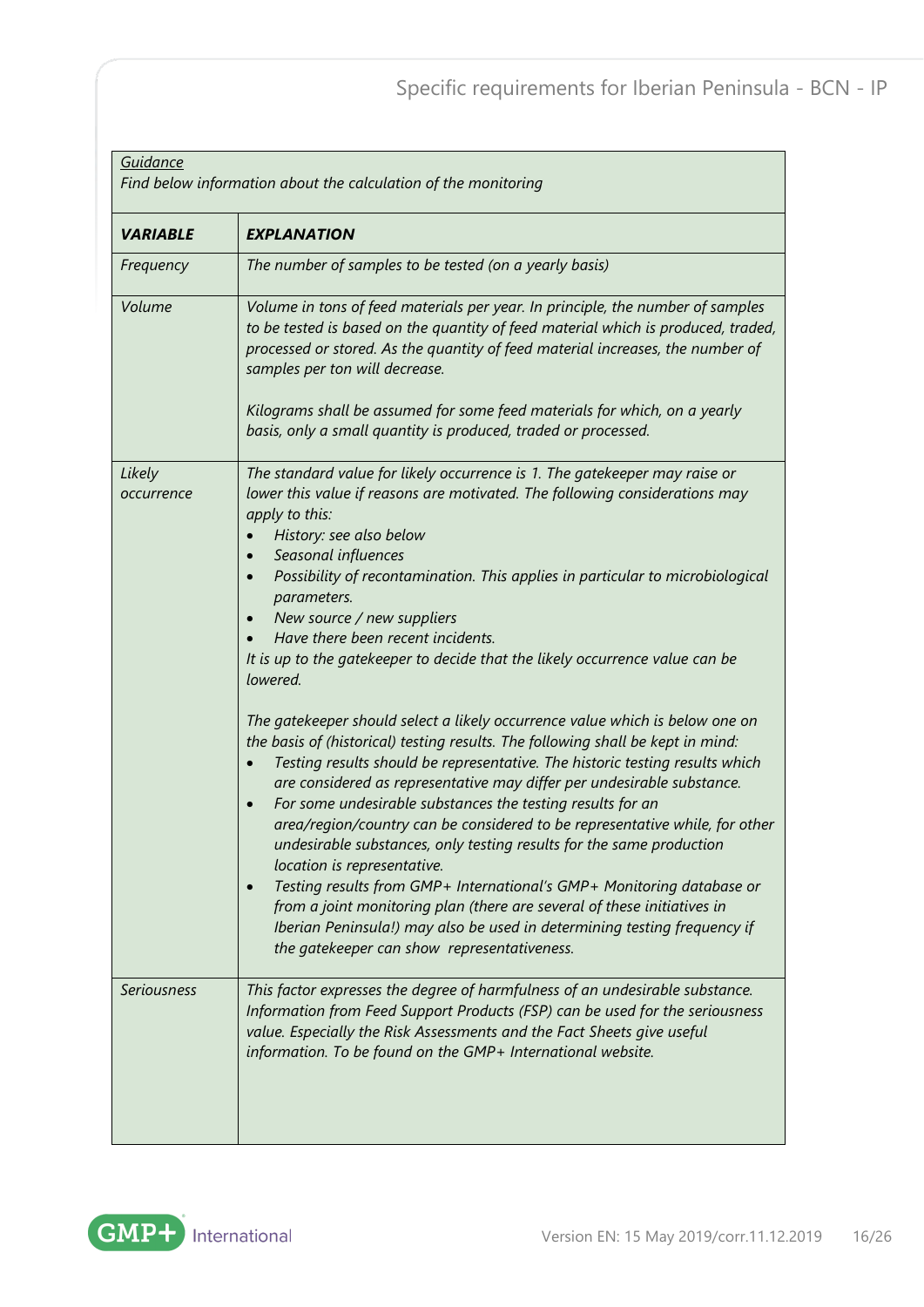Specific requirements for Iberian Peninsula - BCN - IP *Seriousness is great factor 5 Seriousness is moderate factor 3 Seriousness is small factor 1 Find in the table below the values of some of the most important undesirable substances Undesirable substance Value Heavy metals 5 Pesticides 5 Feed medicines 5 Mycotoxins 5 Salmonella 5 Artificial fertiliser 3 Prohibited animal proteins (according to GMP+BA1) 5 Dioxin 5 Packaging materials 3 Tannins 3 Salts (Chloride, Potassium) 1*

*Keep in mind:*

- *Calculated frequencies should always be rounded upwards. The minimum frequency is 1.*
- *Calculation of the monitoring frequency of liquid or moist feed can be based on 88% dry matter content.*

### <span id="page-16-0"></span>5.3.3.Inclusion of results in GMP+ Monitoring database

In the framework of this Country Note, the inclusion of monitoring results in the GMP+ Monitoring Database is mandatory for GMP+ FSA certified companies.

## <span id="page-16-1"></span>**5.4. Supplier audits**

Based on the hazard analyses, the gatekeeper shall also decide if auditing of the supplier of feed materials is necessary. If so, the frequency depends on:

- the risk profile of the feed material,
- the results of the hazard analysis,
- the results of the monitoring and
- the quality assurance applied by the supplier.

A supplier of a *processed* feed material shall be audited at least once every year.

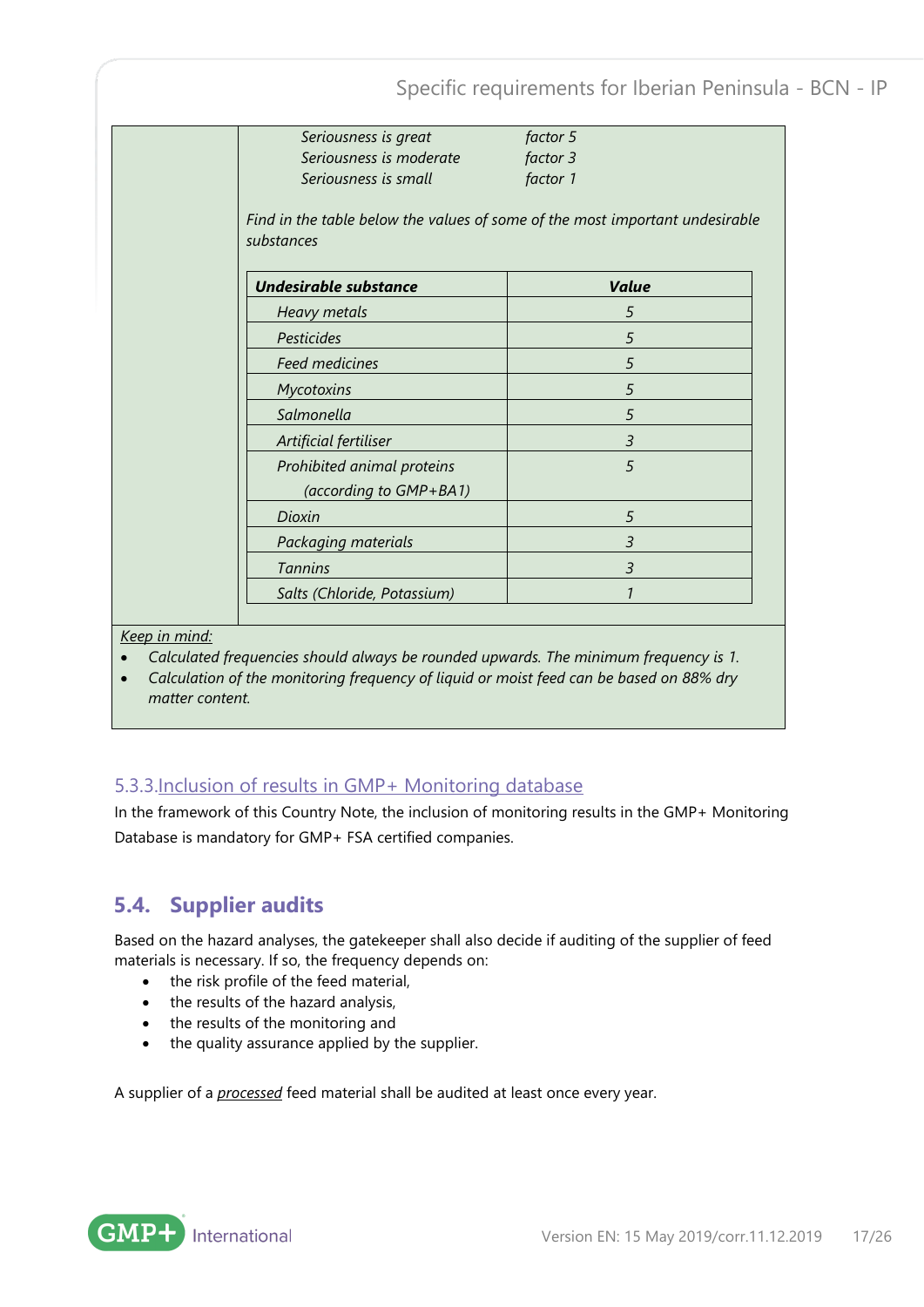| <b>Unprocessed:</b> An unprocessed feed is any                         | <b>Processed:</b> A processed feed is any type of |
|------------------------------------------------------------------------|---------------------------------------------------|
| type of feed found in its natural state that<br>has not been altered.  | feed where its natural state has been altered     |
|                                                                        | So the physical, chemical or nutritional          |
| So the physical, chemical or nutritional                               | composition of the product has been               |
| composition of the product is still the                                | changed.                                          |
| same.                                                                  | Examples of activities that result in a           |
| Examples of activities that result in still a<br>unprocessed feed are: | processed feed material:                          |
|                                                                        | Crushing                                          |
| Drying                                                                 | Pressing                                          |
| Cooling                                                                | Milling                                           |
| Cleaning/sieving                                                       | Pelleting                                         |
| Packaging                                                              | Cooking                                           |
|                                                                        | Fermentation                                      |
|                                                                        | Extrusion                                         |
|                                                                        | Expansion                                         |
|                                                                        | Extraction                                        |
|                                                                        | Toasting                                          |
|                                                                        | Chopping                                          |
|                                                                        | Grinding                                          |
|                                                                        | Dehulling                                         |
|                                                                        | Acidification                                     |

The audit shall result in a clear decision about

- the assurance of the safety of the feed or feed service
- the compliance with the conditions of the agreement met.

When necessary, control measures needs to be adapted and implemented.

Audits may be carried out by or on behalf of the gatekeeper.

#### *Guidance:*

*Examples of the person conducting the supplier audit:* 

- *A qualified member of the gatekeeper's staff;*
- *An appropriately accredited inspection or certification body contracted by the gatekeeper or the supplier.*
- *An external company (e.g. consultant) providing audit services*

*Audits may also be conducted on behalf of a group of companies in order to simplify the process. In this case, results of audits must be available for the whole group.*

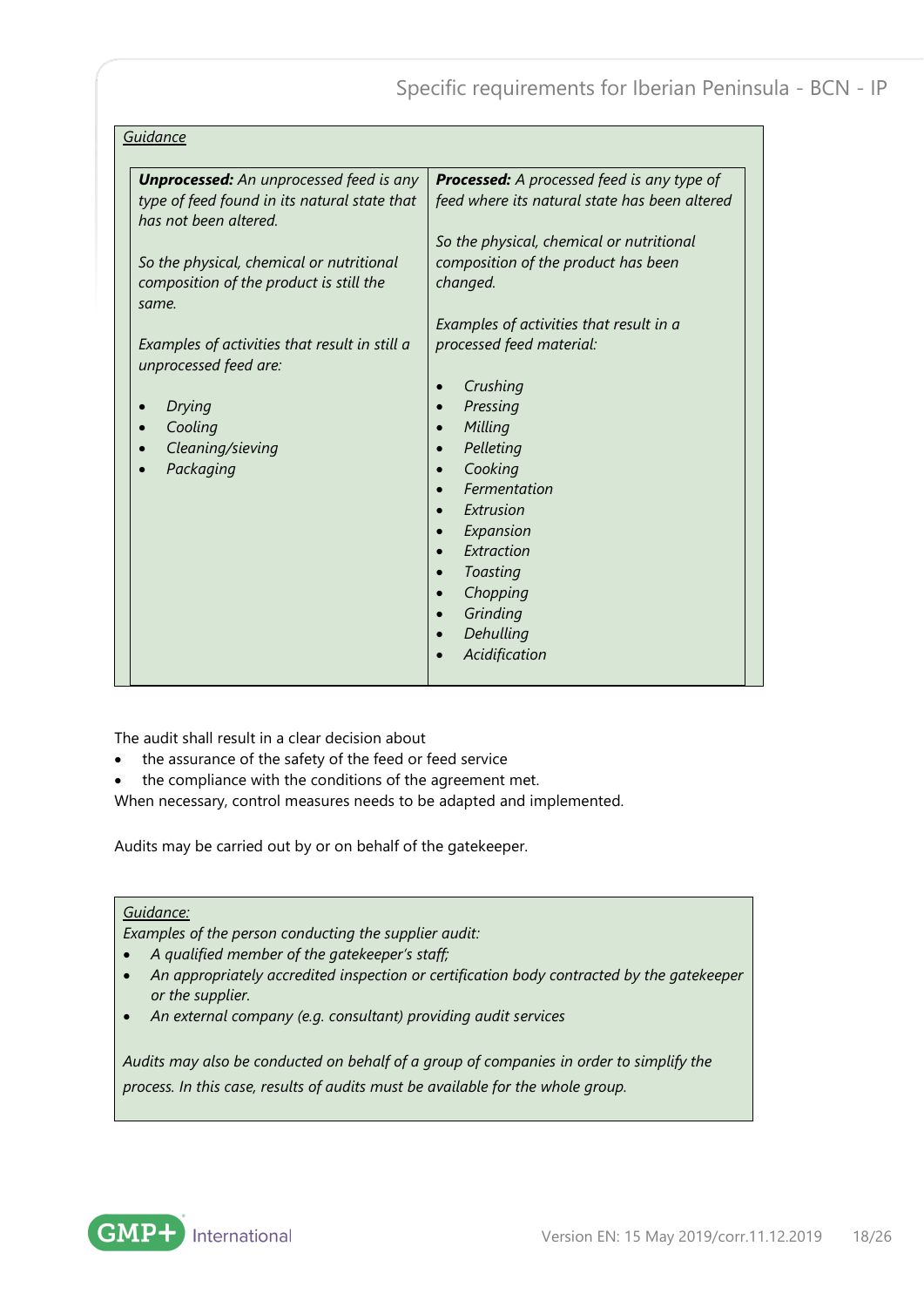*It is important that auditors are carefully selected and well instructed. In appendix 1 of this Country Note [GMP+ D2.6 Guidance documents for specific GMP+ application](https://www.gmpplus.org/media/2314/gmpplus-d26-en-20190301.pdf) an example of a sheet is given, which can be used to summarize the results of the hazard analysis. However, this sheet can also be used to summarize/report the results of an audit.*

## <span id="page-18-0"></span>**5.5. Supplier Improvement Program**

The gatekeeper shall set up a Supplier Improvement Program aiming to achieve that all his feed material suppliers<sup>1</sup> will establish and operate a certified GMP+ Feed Safety Management System within a determined timeframe.

This Supplier Improvement Program shall have

- Calculation of the initial situation of the gatekeeper
	- o calculation of total feed production volume,
	- o % of this total volume which is meant to be GMP+ FSA assured, and
	- o % GMP+FSA assured feed materials coming from already assured sources
- clear actions and activities ('milestones') to stimulate suppliers to meet the relevant requirements, and clear end dates when results are achieved, yearly.
- clear criteria for evaluation and decision about continuation of the relation between gatekeeper and supplier. Every year an evaluation shall be made.
- Yearly assessment of achieved results and updating of proposed goals on % volume of feed materials which comes from assured sources
- if initial situation changes, for instance due to new products and/or new suppliers, the Supplier Improvement Program must be reviewed and adapted to the new situation

This Supplier Improvement Program may be set up together with other companies, and may include the support of, for instance, GMP+ International.

The Supplier Improvement Program shall last for max. 4 years as long as the % of volume of feed materials from assured suppliers for GMP+ assured feed:

- shall increase every year
- shall result within 4 years in 100%.

The gatekeeper shall take clear actions towards his suppliers to achieve this.

*<sup>1</sup> Meant are the feed material suppliers which are not certified*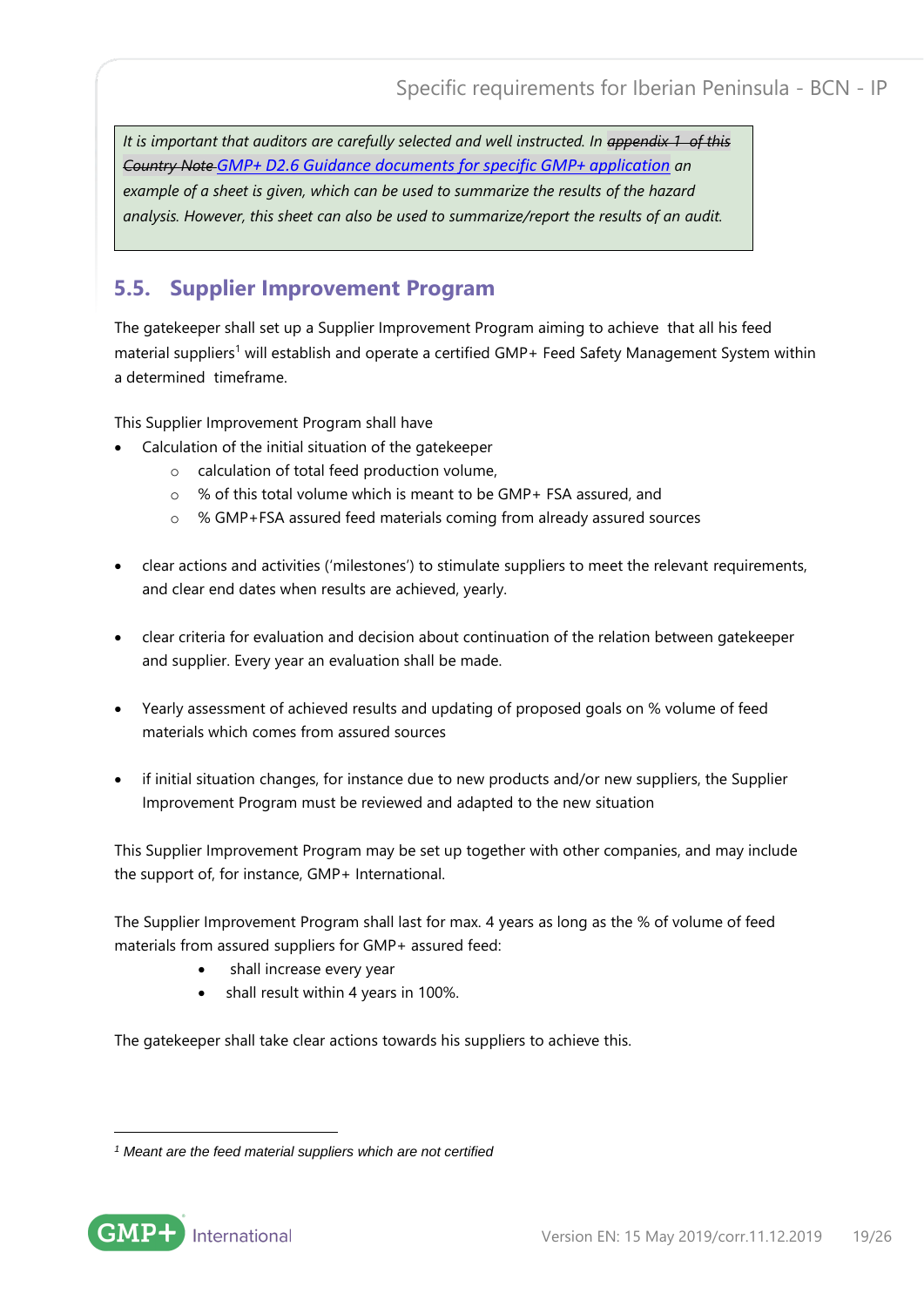#### *Guidance*

*The gatekeeper shall at the end of each year calculate which volume of the feed materials which he has used in the production of GMP+ FSA assured feed, is supplier by a certified supplier. As previously commented in the criteria, the percentage shall be higher than the percentages reached on previous years and, always higher than % set at the beginning of its Supplier Improvement Program.*

#### *Keep in mind:*

- *It is about the GMP+ FSA assured feed (volume of production outside the GMP+ FSA chain is not considered)*
- *'from certified suppliers' includes feed materials* 
	- o *which are supplied by suppliers who are certified according to another, accepted scheme*
	- o *purchases via a regular gatekeeper option. See for regular gatekeeper options GMP+ BA10*

#### *Example:*

*Following table can be used as example of evolution/goals in a Supplier Improvement Program set by a compound feed company. It include the % of volume of feed materials, which is already from assured supplier in the production:* 

| At the end of year       | 2019 | 2020 | 2021 | 2022       |
|--------------------------|------|------|------|------------|
| Estimated % set at       | 40   | 60   | 80   | <i>100</i> |
| beginning of Supplier    |      |      |      |            |
| <b>Improving Program</b> |      |      |      |            |

*Taking as example a compound feed producer which produces 80.000 tonnes of compound feed*  and wants to have 20% of this production under the scope of the GMP+ FSA certification  $\rightarrow$  *it means that 16.000 tonnes of compound feed shall be GMP+ assured..*

*Applying aims proposed on previous table, at the end of 2019 at least 40% of these 16.000 tonnes (= 6.400 tonnes) should be delivered by certified suppliers or bought via a regular gatekeeper option as laid down in GMP+ BA10.*

*At the end of 2020, at least the 60% of these 16.000 tonnes (=9.600 tonnes) should be delivered by certified suppliers or bought via a regular gatekeeper option as laid down in GMP+ BA10; and same process for whole period of application of Supplier Improvement Program.* 

*If at the end of 2019 the resulting % volume of feed materials from certified suppliers is 64% (instead of 40% set as aim), the aim for 2020 must be updated to higher % than the obtained result in the previous year. Consequently, the table of aims must be yearly updated by gatekeeper in order to include obtained results and readjusted aims for next year. For instance, the new updated table could be:*

| At the end of year           | 2019 | 2020 | 2021 | 2022       |
|------------------------------|------|------|------|------------|
| Resulting % volume obtained  | 64   |      |      |            |
| thanks to Supplier Improving |      |      |      |            |
| Program                      |      |      |      |            |
| Readjusted/updated aims for  |      | >64  | 80   | <i>100</i> |
| coming years                 |      |      |      |            |

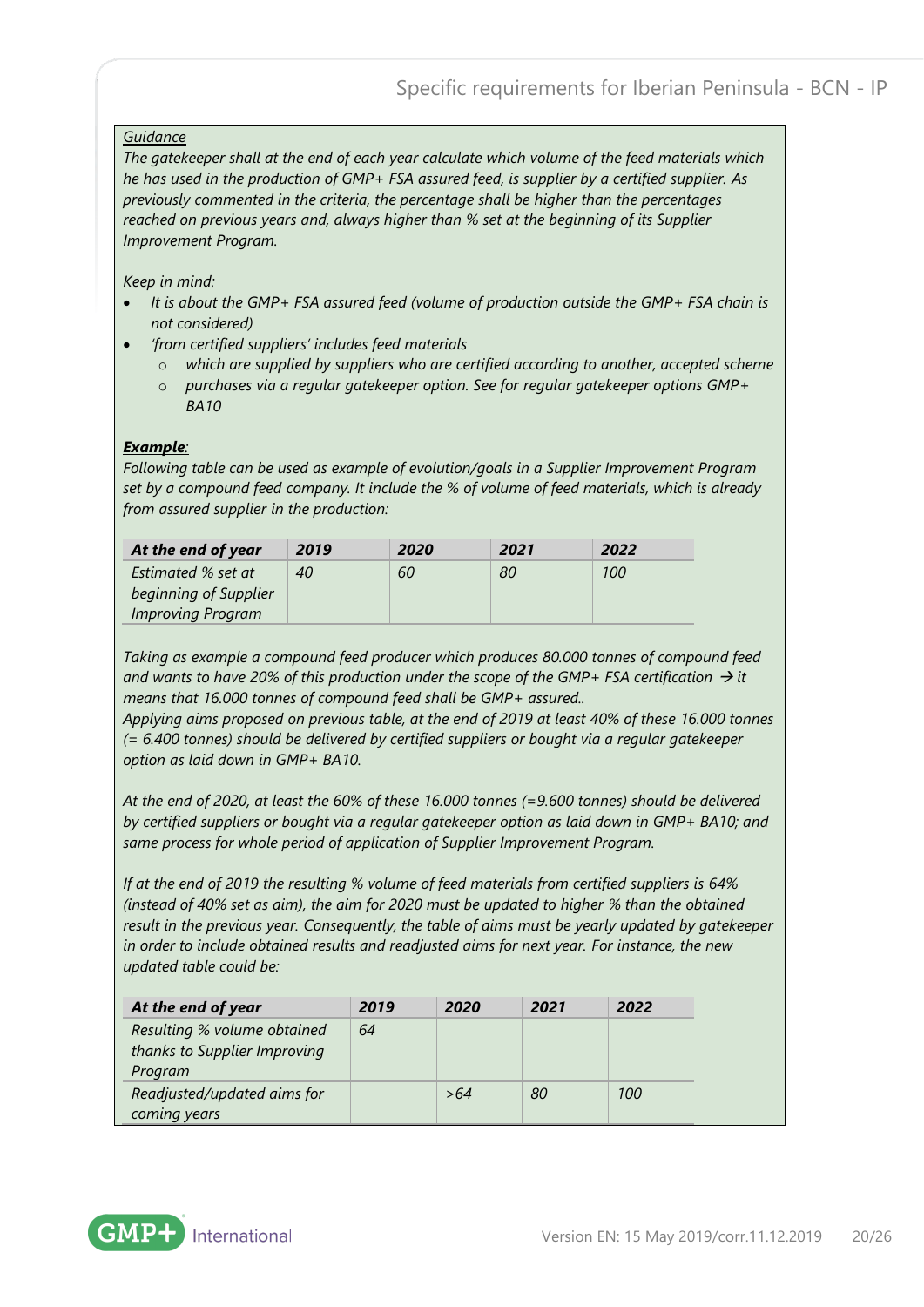### <span id="page-20-0"></span>**5.6. Documentation**

The gatekeeper shall further compile a file with at least (results of) the above mentioned items. This file shall also include:

- a. All relevant records or approvals of the supplier in accordance with national and international legislation;
- b. The agreement (such as a contract) with the supplier;
- c. All results of monitoring and audits conducted by or on behalf of the gatekeeper;
- d. All relevant registrations of the Suppliers Improvement Program. The registration shall give a clear overview of the goals, the progress and the results.

This file shall be part of the GMP+ documentation, and shall be controlled and updated as such.

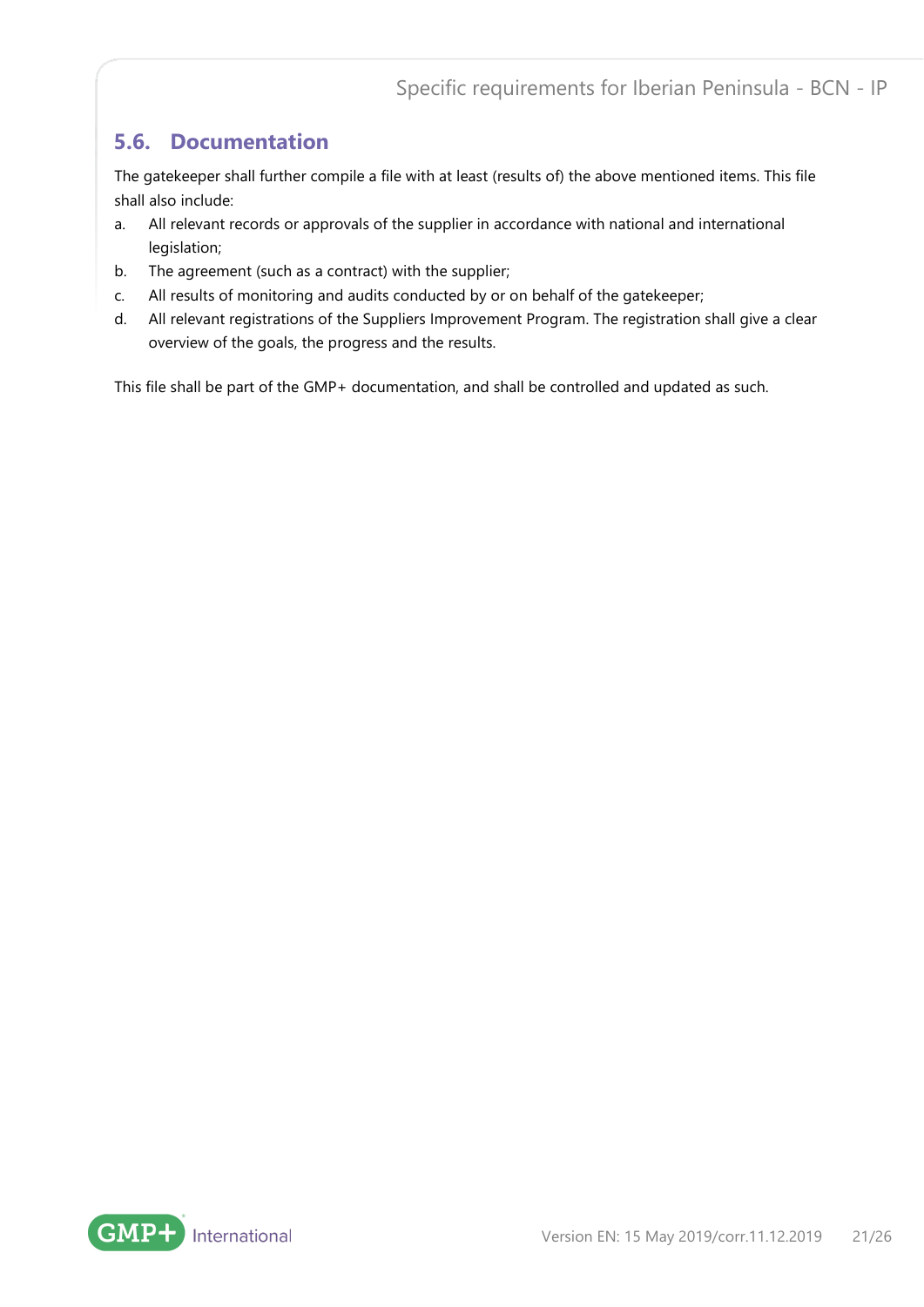## <span id="page-21-0"></span>6. Road transport

In the GMP+ FC scheme is laid down, that transport of all incoming and outgoing feed shall be carried out under road transport certification. The options are:

- 1. A company which is GMP+ FSA certified for transport
- 2. A company with another transport certificate, which is accepted within the GMP+ FSA scheme. See for accepted transport certificates GMP+ BA10 'Minimum requirements for Purchasing'.
- 3. Application of a gatekeeper system, as laid down in Annex 9 of GMP+ BA10 'Minimum requirements for Purchasing'. Gatekeeping of transport
	- is only allowed in certain countries, and
	- only applicable for a trader or a producer of the feed.

There are some exceptions to these options, and there are special requirements for tractionairs. The next paragraphs give special options for road transport of feed.

## <span id="page-21-1"></span>**6.1. Gatekeeping of tractionairs**

In the framework of this Country Note, tractionairs may be considered as own drivers and part of the GMP+ certified transport company (the gatekeeper) under the next requirements

- There is a clear and unambiguous long-lasting agreement between the transport company (the gatekeeper) and the tractionair
- The role of the tractionair is exclusively transporting feed on behalf of the gatekeeper
- The gatekeeper is responsible of complying with GMP+ requirements.
- The tractionair receives proper training about GMP+ rules for transport (cleaning, registration, loading/unloading, etc).
- Subcontracted tractionairs may also transport non-feed loading compartments for other companies when it is authorized by the gatekeeper in advance.

## <span id="page-21-2"></span>**6.2. Gatekeeping for subcontracting of road transport by transport companies or stevedores**

#### <span id="page-21-3"></span>6.2.1. Introduction

Next to subcontracting of tractionairs, on the Iberian Peninsula subcontracting of drivers with complete trucks (tractor and loading compartment) is very common. The above mentioned third option (gatekeeping as laid down in Annex 9 of GMP+BA10) could be very convenient but is only available for a GMP+ FSA certified trader or a GMP+FSA certified producer, and not for a GMP+ FSA certified transport company.

This third option could be very convenient for GMP+ certified storage and transhipment companies, specifically operating within the Spanish port premises (called stevedores) where normally only a very limited number of transport companies/ transport cooperatives can operate.

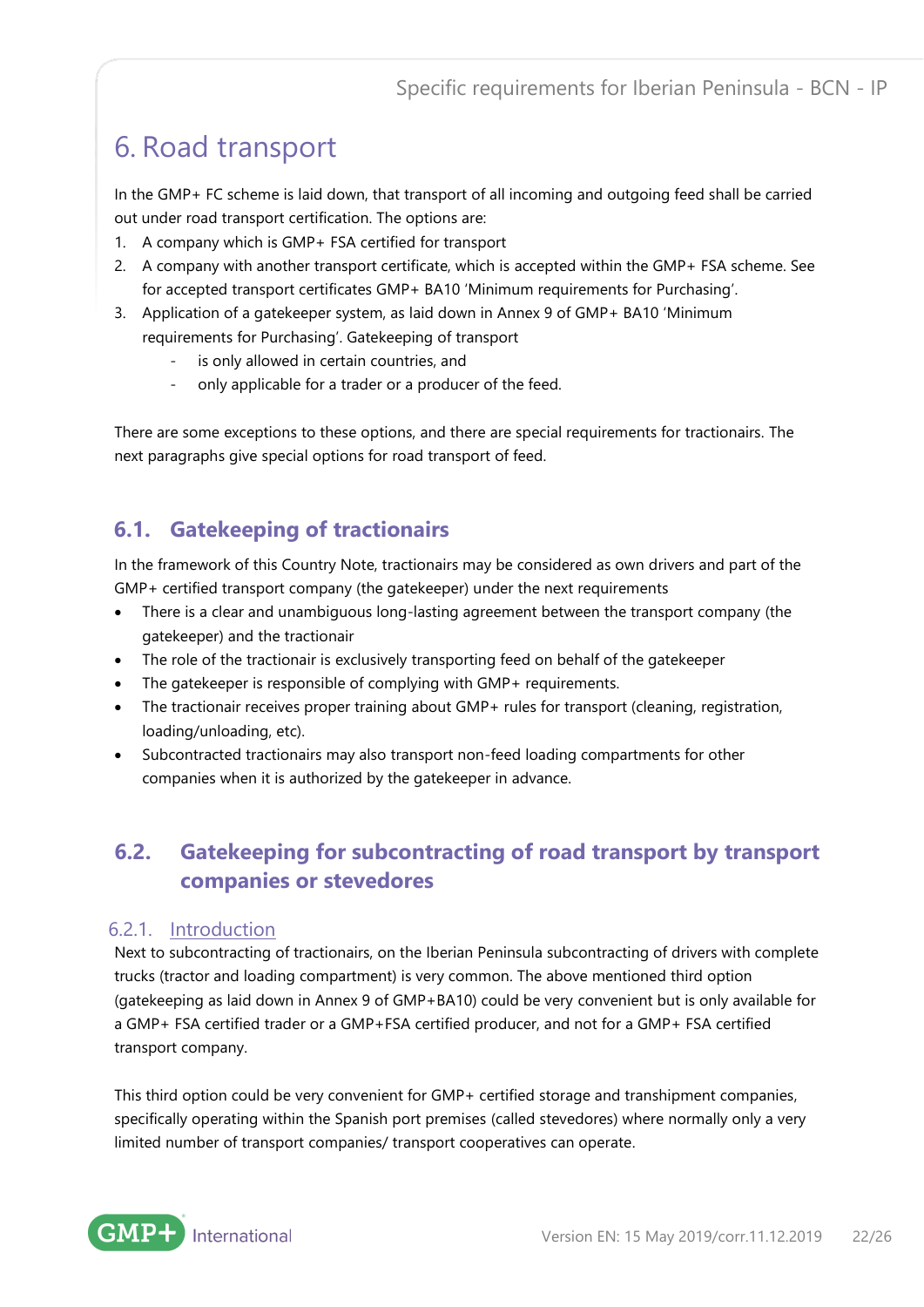Stevedores do normally not have an alternative to these transport companies/cooperatives. It would be very helpful if this CN allows stevedores to apply the gatekeeper conditions for transport.

In the framework of this Country Note, the annex 9 of GMP+ BA10 'Minimum requirements for Purchasing' can also be applied by

- an Iberian Peninsula GMP+ certified transport company or GMP+ certified storage and
- a transhipment company (stevedores)

under the next conditions:

- The subcontracted non-certified transport company must be located in Iberian Peninsula
- There is a clear and unambiguous written approval from the producer or trader, who are the owners of the goods.
- All the information about the transport via non-GMP+ FSA certified transport companies shall be available for the gatekeeper.
- The gatekeeper shall assure that all the conditions of Annex 9 of GMP+ BA10 'Minimum requirements for Purchasing' are met.
- The gatekeeper shall assess whether or not the agreement is met, and if the transport meets all the requirements.
- If necessary, additional control measures shall be agreed.

## <span id="page-22-0"></span>**6.3. Suppliers improvements Program**

The gatekeeper shall set up a Suppliers Improvement Program aiming to achieve that all the subcontracted transport companies<sup>2</sup> will establish and operate a certified GMP+ Feed Safety Management System within a determined timeframe.

This Supplier Improvement Program shall have

- calculation of the initial situation of gatekeeper
	- o and calculation of total volume of transported feed.
	- o % of this total volume which is meant to be GMP+ FSA assured,
	- o % of the transport which is already GMP+ FSA assured
- clear actions and activities ('milestones') to stimulate non-certified transporters to meet the relevant requirements, and clear end dates when results are achieved, yearly.
- clear criteria for evaluation and decision about continuation of the relation between gatekeeper and the non-certified transport company. Every year an evaluation shall be made.
- Yearly assessment of achieved results and updating of proposed goals on % volume of feed transported under GMP+ FSA assurance

*<sup>2</sup> Meant are the transport companies which are not certified*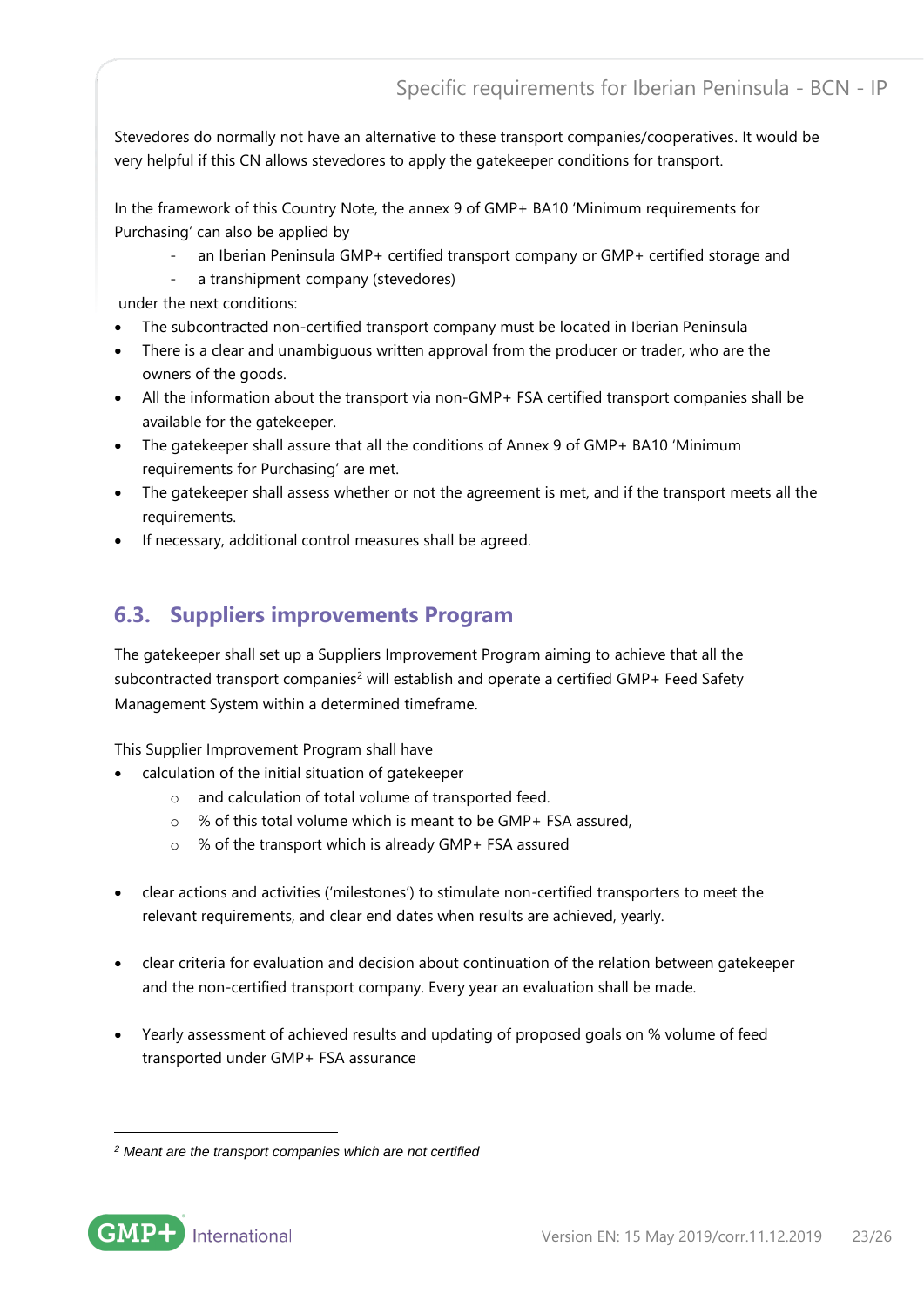• if initial situation changes, for instance due to new customers into the GMP+ FSA chain, the Supplier Improvement Program must be reviewed and adapted to the new situation

This Supplier Improvement Program may be set up together with other companies, and may include the support of, for instance, GMP+ International.

The Supplier Improvement Program shall last for max. 4 years if the % of volume of transported feed materials from assured suppliers for GMP+ assured feed:

- shall increase every year (no applicable to stevedores that only work with 1 or 2 subcontracted transport companies into ports)
- shall result within 4 years in 100%.

The gatekeeper shall take clear actions towards his suppliers to achieve this.

#### *Guidance*

Following table can be used as example of evolution/aims in a Supplier Improvement Program set by a transport company:

| At the end of year | % of volume of subcontracted transport, which<br>is already certified |
|--------------------|-----------------------------------------------------------------------|
| 2019               | 40                                                                    |
| 2020               | 65                                                                    |
| 2021               | 85                                                                    |
| 2022               | 100                                                                   |

This table must be updated yearly with obtained results and updated suggested aims.

## <span id="page-23-0"></span>**6.4. Release procedure after transport of forbidden loads**

The GMP+ release procedure for load compartments after forbidden loads have been transported, are quite strict. These procedures have been established in cooperation with other European feed safety transport schemes under ICRT<sup>3</sup> umbrella.

The best option is to separate the transport fleet in vehicles (load compartments/trailers) used for GMP+ transport of feed and in vehicles used for other transport including transport of, for instance, forbidden loads. The GMP+ feed safety management scheme should guarantee a clear separation.

However, in case necessary, procedures are available to make a load compartment suitable for GMP+ FSA certified transport of feed after a forbidden load have been transported. These procedures can be found on the ICRT website (https://www.icrt-idtf.com/en/downloads/vrijgaveprocedure\_-\_eng.pdf).

<sup>&</sup>lt;sup>3</sup> ICRT (international Committee Road Transport). See additional informatio[n here](https://www.gmpplus.org/en/services/international-database-transport-for-feed/) as well as access to IDTF (International Database Transport (for) Feed).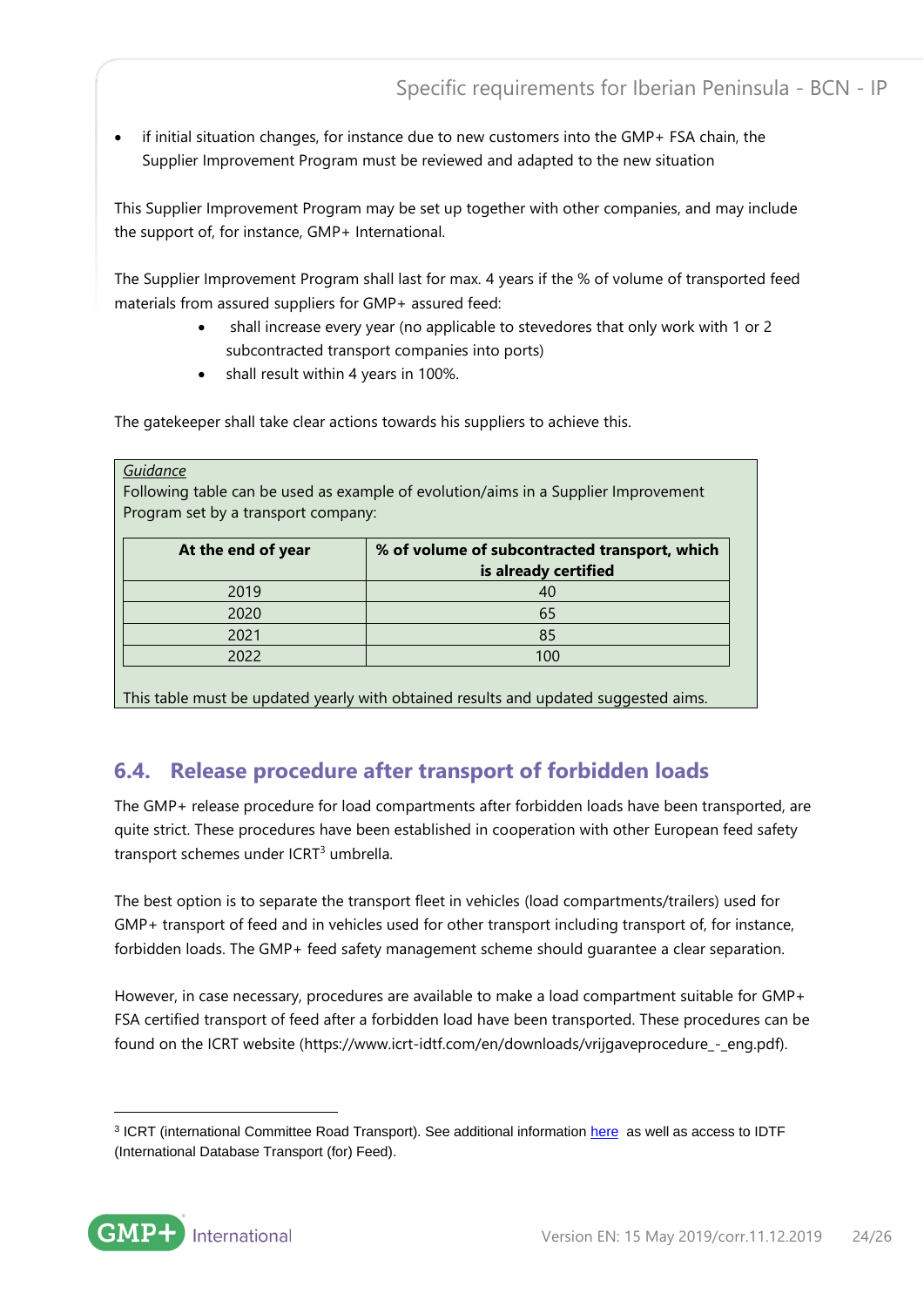There are 3 options:

- 1) Release via an independent inspection (ISO17021)<sup>4</sup>.
- 2) Release via a loading inspector, after an independent cleaning (ECD)<sup>5</sup>
- 3) Release via the following sequence of actions/controls:
	- a. Transport of 5 neutral loads (with cleaning A or B)
	- b. Demonstrate the performance of the cleaning and/or disinfection by means of a European cleaning Document (ECD)
	- c. Take samples of cleaning water before and after use it for last cleaning the loading compartment
	- d. Analyse both samples of cleaning water in a laboratory. If composition of both samples is the same, the loading compartment can be considered as clean, and be released.

*<sup>5</sup> European Cleaning Document*



*<sup>4</sup> See [Procedure for the acceptance of loading compartments after the transport of prohibited](https://www.icrt-idtf.com/en/downloads/vrijgaveprocedure_-_eng.pdf)  [loads](https://www.icrt-idtf.com/en/downloads/vrijgaveprocedure_-_eng.pdf) (Version 2016-04-01) for extra information.*